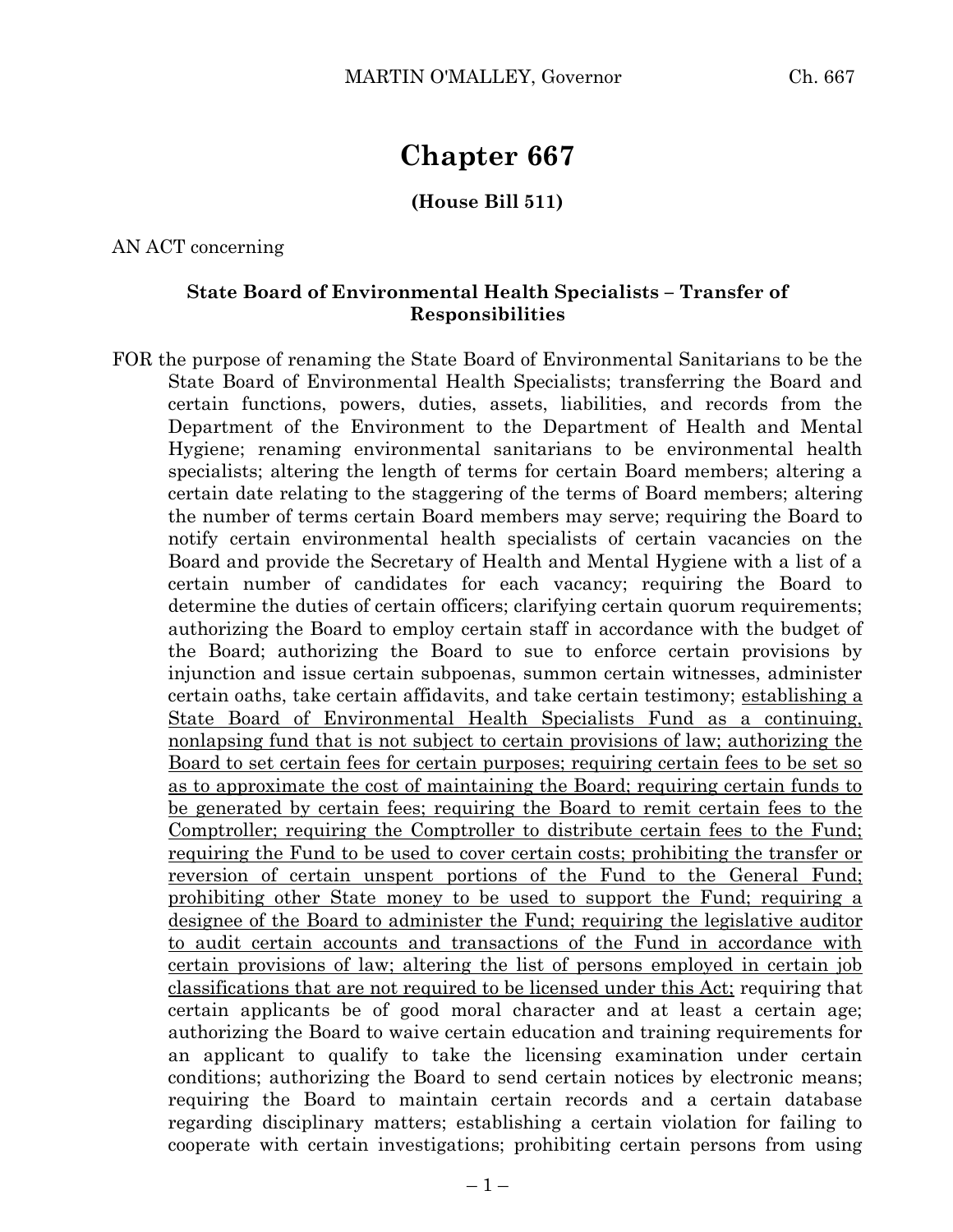certain titles and initials; altering certain penalties; extending the termination date of the Board; requiring that the Department of Legislative Services evaluate the Board by a certain date; providing that certain Board members may continue to serve for a certain term and that certain provisions will apply to certain vacancies on the Board; providing measures for continuity for certain license and certificate holders during a certain transition period; expressing the intent of the General Assembly that the Department of the Environment and the Department of Health and Mental Hygiene cooperate to ensure adequate funding is available to support the Board during a certain fiscal year requiring the Department of Health and Mental Hygiene to ensure adequate funding for the Board during a certain fiscal year; authorizing the Department of Health and Mental Hygiene to transfer certain funds to the Board from certain other boards under certain circumstances; expressing the intent of the General Assembly that the Board implement certain measures; requiring the Board to adopt certain regulations; repealing laws inconsistent with this Act; requiring the Board to repeal certain regulations; requiring the publishers of the Annotated Code of Maryland, in consultation with the Department of Legislative Services, to automatically make certain corrections in a certain manner; repealing certain obsolete provisions; making certain technical, conforming, and stylistic changes; defining certain terms; and generally relating to the State Board of Environmental Health Specialists.

BY transferring

Article – Environment

Section 11–101 through 11–502, respectively, and the title "Title 11. Environmental Sanitarians"

Annotated Code of Maryland

(2007 Replacement Volume and 2011 Supplement)

#### to be

Article – Health Occupations

Section 21–101 through 21–502, respectively, and the title "Title 21. Environmental Sanitarians"

Annotated Code of Maryland

(2009 Replacement Volume and 2011 Supplement)

BY repealing and reenacting, with amendments,

Article – Environment Section 1–406 Annotated Code of Maryland (2007 Replacement Volume and 2011 Supplement)

BY repealing and reenacting, with amendments,

Article – Health Occupations

Section 21–101; 21–201 through  $21-205$  21–206 to be under the amended subtitle "Subtitle 2. State Board of Environmental Health Specialists"; 21–301 through 21–310, 21–312 through 21–315, 21–401, 21–402,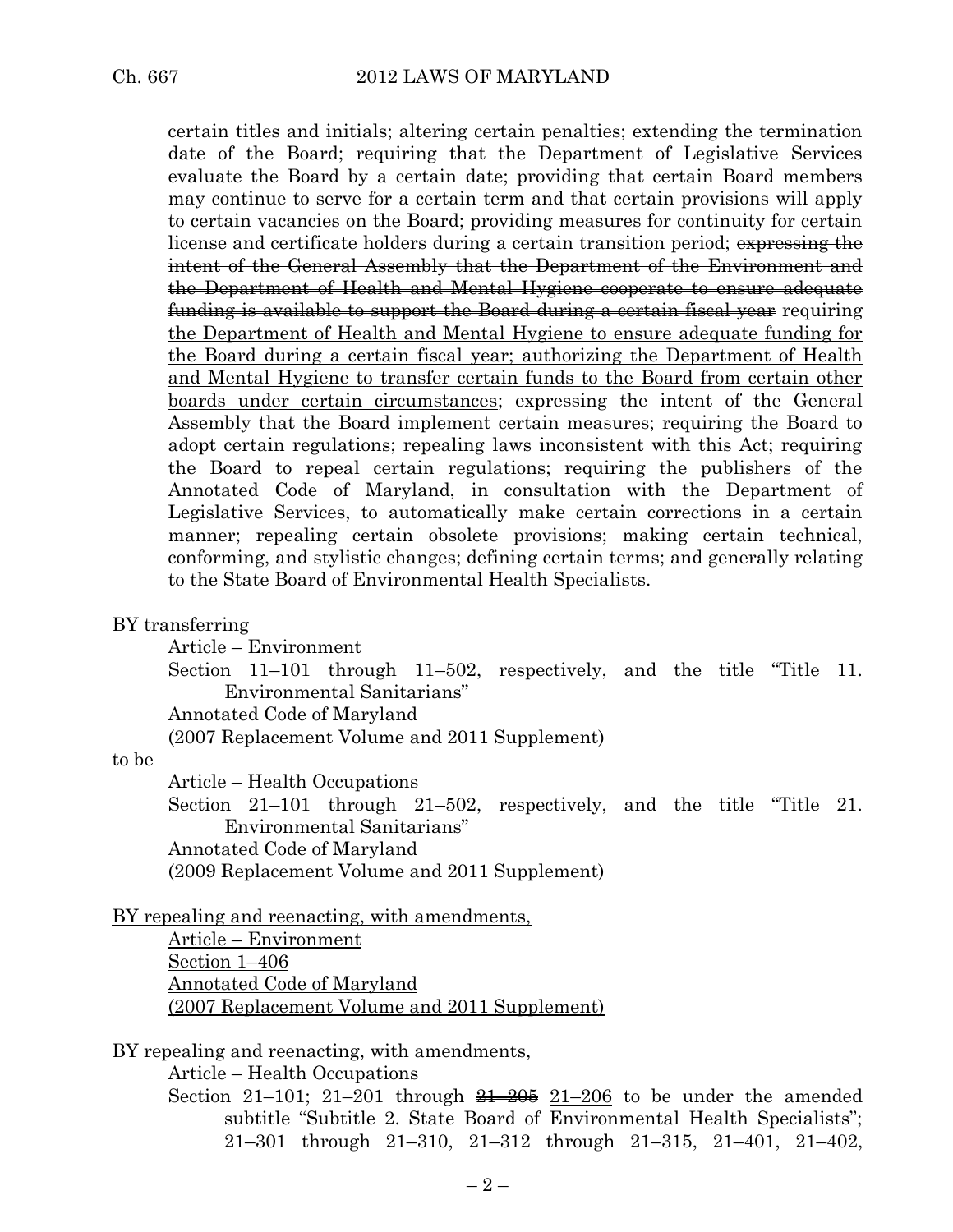21–501, and 21–502 to be under the amended title "Title 21. Environmental Health Specialists" Annotated Code of Maryland (2009 Replacement Volume and 2011 Supplement) (As enacted by Section 1 of this Act)

BY repealing and reenacting, without amendments, Article – Health Occupations Section 21–102,  $\frac{21-206}{6}$ , 21–207, and 21–311 Annotated Code of Maryland (2009 Replacement Volume and 2011 Supplement) (As enacted by Section 1 of this Act)

BY repealing and reenacting, with amendments, Article – State Government Section 8–403(b)(22) Annotated Code of Maryland (2009 Replacement Volume and 2011 Supplement)

SECTION 1. BE IT ENACTED BY THE GENERAL ASSEMBLY OF MARYLAND, That Section(s) 11–101 through 11–502, respectively, and the title "Title 11. Environmental Sanitarians" of Article – Environment of the Annotated Code of Maryland be transferred to be Section(s) 21–101 through 21–502, respectively, and the title "Title 21. Environmental Sanitarians" of Article – Health Occupations of the Annotated Code of Maryland.

SECTION 2. AND BE IT FURTHER ENACTED, That the Laws of Maryland read as follows:

# **Article – Environment**

1–406.

The following units, among other units, are included in the Department:

- (1) Air Quality Control Advisory Council;
- (2) Environmental Noise Advisory Council;
- (3) Hazardous Substances Advisory Council;
- (4) Radiation Control Advisory Board;
- (5) Science and Health Advisory Group;
- (6) **[**Board of Environmental Sanitarians;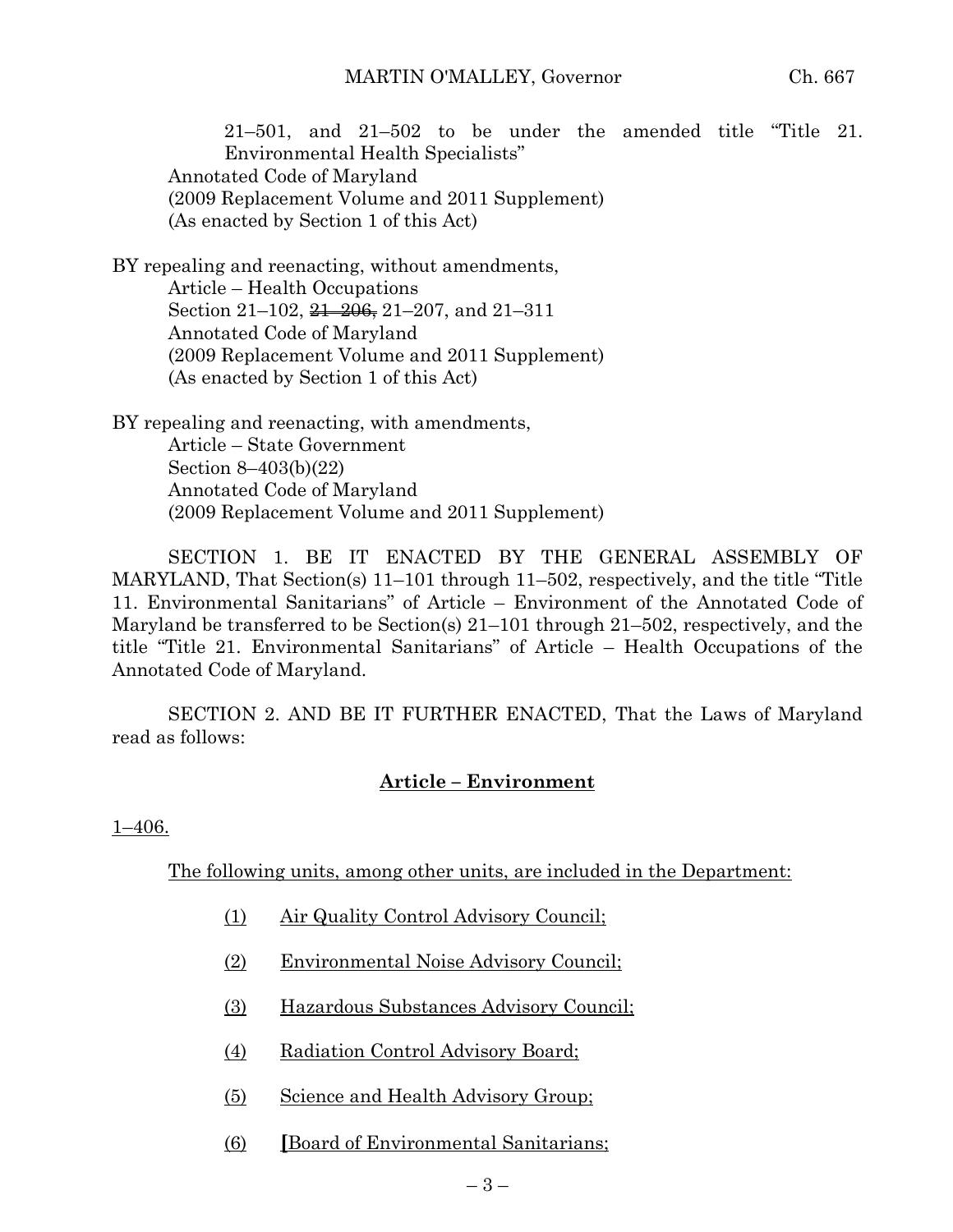## 2012 LAWS OF MARYLAND

| -11.           | 667 |
|----------------|-----|
| $\binom{n}{k}$ |     |

### (7)**]** Board of Waterworks and Waste System Operators;

### **[**(8)**] (7)** Board of Well Drillers; and

### **[**(9)**] (8)** Hazardous Waste Facilities Siting Board.

### **Article – Health Occupations**

#### Title 21. Environmental **[**Sanitarians**] HEALTH SPECIALISTS**.

Subtitle 1. General Provisions.

21–101.

(a) In this title the following words have the meanings indicated.

(b) "Board" means the State Board of Environmental **[**Sanitarians**] HEALTH SPECIALISTS**.

**(C) "ENVIRONMENTAL HEALTH SPECIALIST" MEANS AN INDIVIDUAL WHO PRACTICES AS AN ENVIRONMENTAL HEALTH SPECIALIST.**

**(D) "ENVIRONMENTAL HEALTH SPECIALIST–IN–TRAINING" MEANS AN INDIVIDUAL WHO MEETS THE EDUCATIONAL QUALIFICATIONS REQUIRED UNDER THIS TITLE BUT HAS NOT YET COMPLETED THE ENVIRONMENTAL HEALTH SPECIALIST–IN–TRAINING PROGRAM REQUIRED UNDER § 21–305 OF THIS TITLE.**

**(E) "ENVIRONMENTAL HEALTH SPECIALIST–IN–TRAINING PROGRAM" MEANS A PROGRAM OF TRAINING AND EXPERIENCE UNDER THE SUPERVISION OF A LICENSED ENVIRONMENTAL HEALTH SPECIALIST OR OTHER INDIVIDUAL ACCEPTABLE TO THE BOARD.**

**[**(c)**](F)** "Hours of approved training" means the value given to participation in continuing education or experience as approved by the Board.

**[**(d)**](G)** "License" means, unless the context requires otherwise, a license issued by the Board to practice as an environmental **[**sanitarian**] HEALTH SPECIALIST**.

**(H) "LICENSED ENVIRONMENTAL HEALTH SPECIALIST" MEANS AN INDIVIDUAL LICENSED BY THE BOARD TO PRACTICE AS AN ENVIRONMENTAL HEALTH SPECIALIST.**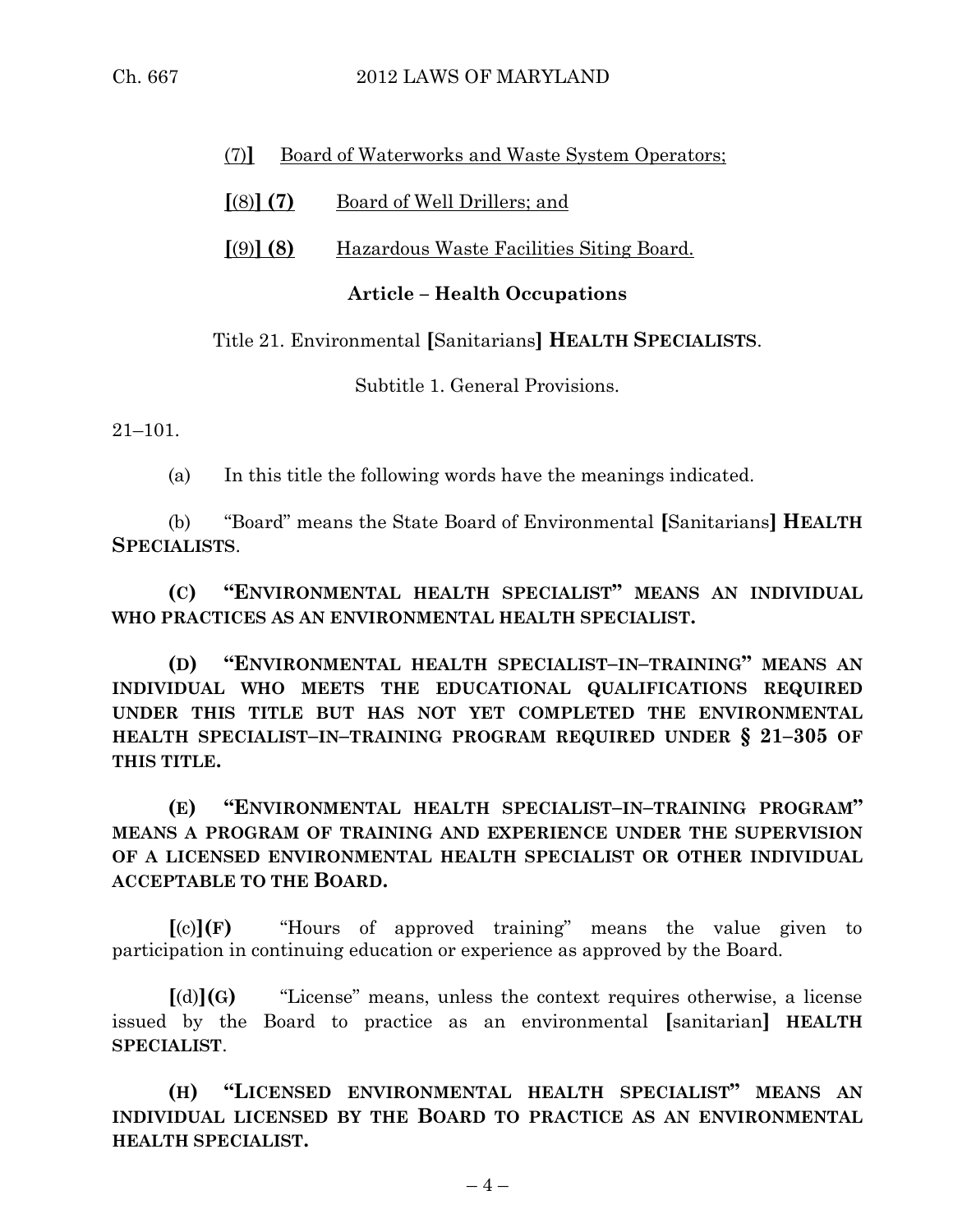**[**(e)**](I)** "Practice as an environmental **[**sanitarian**] HEALTH SPECIALIST**" means, as a major component of employment, to apply academic principles, methods and procedures of the environmental, physical, biological, and health sciences to the inspections and investigations necessary to collect and analyze data and to make decisions necessary to secure compliance with federal, State, and local health and environmental laws and regulations specifically relating to control of the public health aspects of the environment including:

(1) The manufacture, preparation, handling, distribution, or sale of food and milk;

- (2) Water supply and treatment;
- (3) Wastewater treatment and disposal;
- (4) Solid waste management and disposal;
- (5) Vector control;
- (6) Insect and rodent control;
- (7) Air quality;
- (8) Noise control;
- (9) Product safety;
- (10) Recreational sanitation; and
- (11) Institutional and residential sanitation.

**[**(f) "Registered environmental sanitarian" means an individual who is licensed by the Board to practice as an environmental sanitarian.

(g) "Sanitarian–in–training" means an individual who meets the educational qualifications required under this title but has not yet completed the sanitarian–in–training program required under  $\S 11-305$  of this title.

(h) "Sanitarian–in–training program" means a program of training and experience under the supervision of a registered environmental sanitarian or other individual acceptable to the Board.**]**

21–102.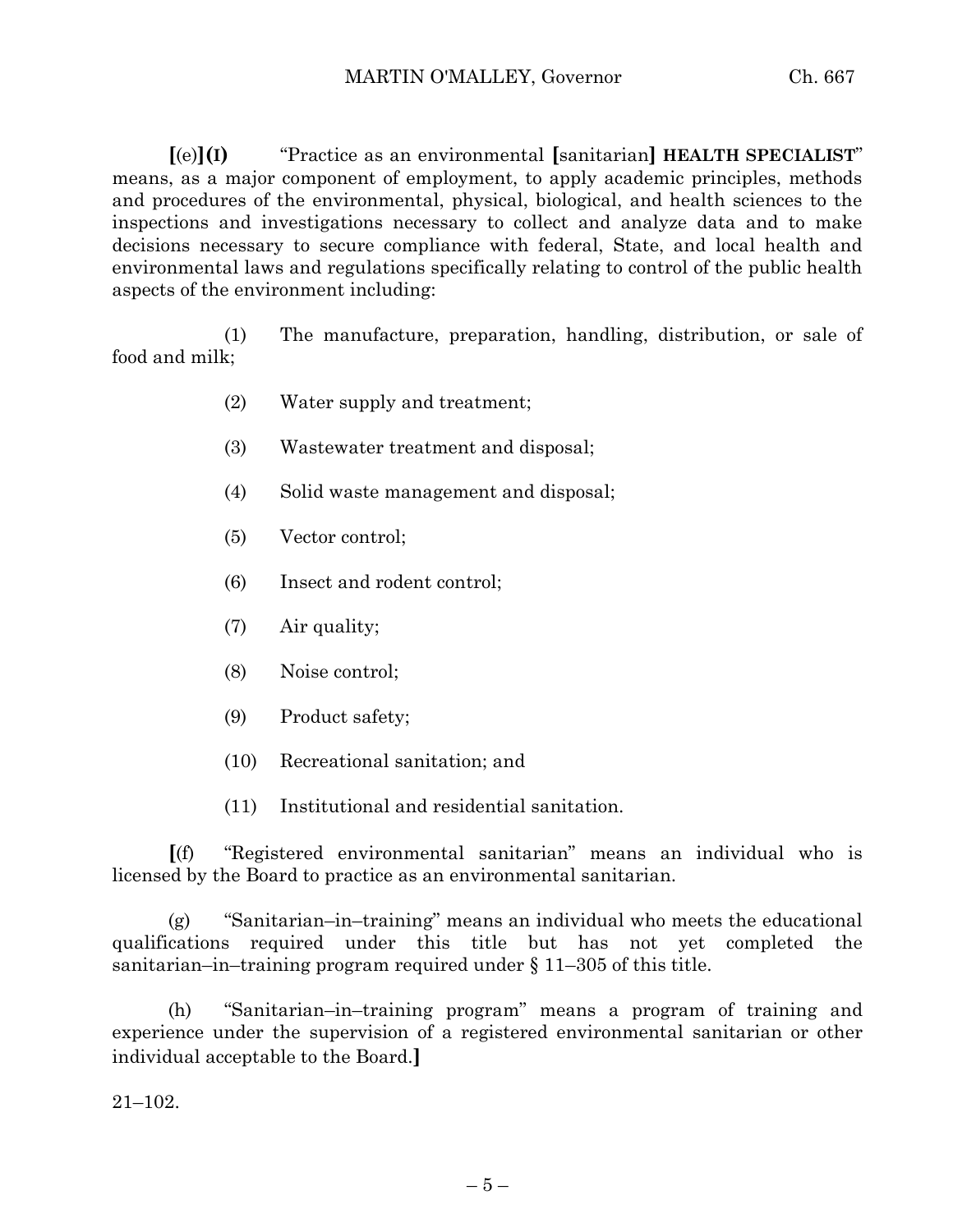This title does not prohibit an individual from practicing any other profession or occupation that the individual is authorized to practice under the laws of the State.

Subtitle 2. State Board of Environmental **[**Sanitarians**] HEALTH SPECIALISTS**.

21–201.

There is a State Board of Environmental **[**Sanitarians**] HEALTH SPECIALISTS** in the Department.

### 21–202.

(a) (1) The Board consists of 9 members appointed by the Governor with the advice of the Secretary, and with the advice and consent of the Senate.

(2) Of the 9 Board members:

(i) 7 shall be **[**registered**] LICENSED** environmental **[**sanitarians**] HEALTH SPECIALISTS** appointed as follows:

1. 1 shall be employed by private industry;

Environment;

Mental Hygiene**]**;

3. 1 shall be employed by the Department **[**of Health and

2. 1 shall be employed by the Department of the

4. 1 shall be employed by a local health department and be employed under the State Personnel Management System;

5. 1 shall be employed by a local government and not be employed under the State Personnel Management System; and

6. 2 shall be appointed at large**[**. Their selection shall balance the Board as to geographical distribution throughout the State and may not include a second selection from any jurisdiction already represented**]**; and

- (ii) 2 shall be consumer members.
- (3) All Board members shall be residents of the State.

# **(B) THE MEMBERS APPOINTED AT LARGE SHALL REASONABLY REFLECT THE GEOGRAPHIC DIVERSITY OF THE STATE.**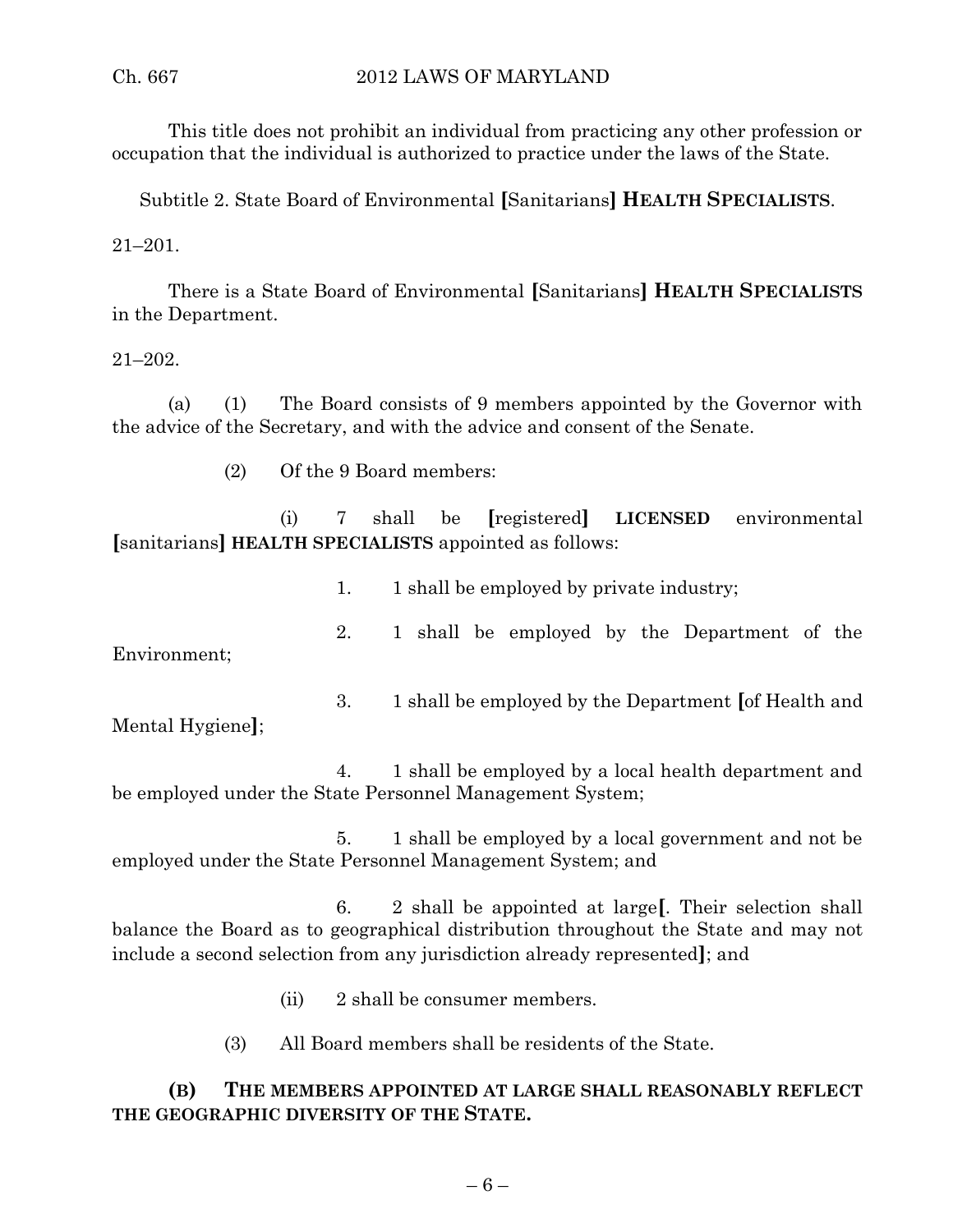#### MARTIN O'MALLEY, Governor Ch. 667

**[**(b)**] (C) (1)** The consumer members of the Board:

 $[(1)]$   $(I)$  Shall be members of the general public;

**[**(2)**] (II)** May not be **[**registered**] LICENSED** environmental **[**sanitarians**] HEALTH SPECIALISTS**;

**[**(3)**] (III)** May not have a household member who is a **[**registered**] LICENSED** environmental **[**sanitarian**] HEALTH SPECIALIST**;

**[**(4)**] (IV)** May not participate or ever have participated in a related commercial or professional field;

**[**(5)**] (V)** May not have a household member who participates in a related commercial or professional field; and

**[**(6)**] (VI)** May not have had within 2 years before appointment a substantial financial interest in a person regulated by the Board.

**[**(c)**] (2)** While a member of the Board, a consumer member may not have a substantial financial interest in a person regulated by the Board.

(d) Before taking office, each appointee to the Board shall take the oath required by Article I, § 9 of the Maryland Constitution.

(e) (1) The term of a member is **[**5**] 4** years.

(2) The terms of members are staggered as required by the terms provided for members of the Board on **[**July 1, 1981**] JULY 1, 2012**.

(3) At the end of a term, a member continues to serve until a successor is appointed and qualifies.

(4) A member who is appointed after a term has begun serves only for the rest of the term and until a successor is appointed and qualifies.

(5) **[**After July 1, 1984, a**] A** member may not serve more than **[**1**] 2** consecutive **[**5–year term**] TERMS**.

**(F) FOR EACH VACANCY OF A LICENSED ENVIRONMENTAL HEALTH SPECIALIST MEMBER, THE BOARD SHALL:**

**(1) SOLICIT NOMINATIONS BY NOTIFYING ALL LICENSED ENVIRONMENTAL HEALTH SPECIALISTS OF THE VACANCY; AND**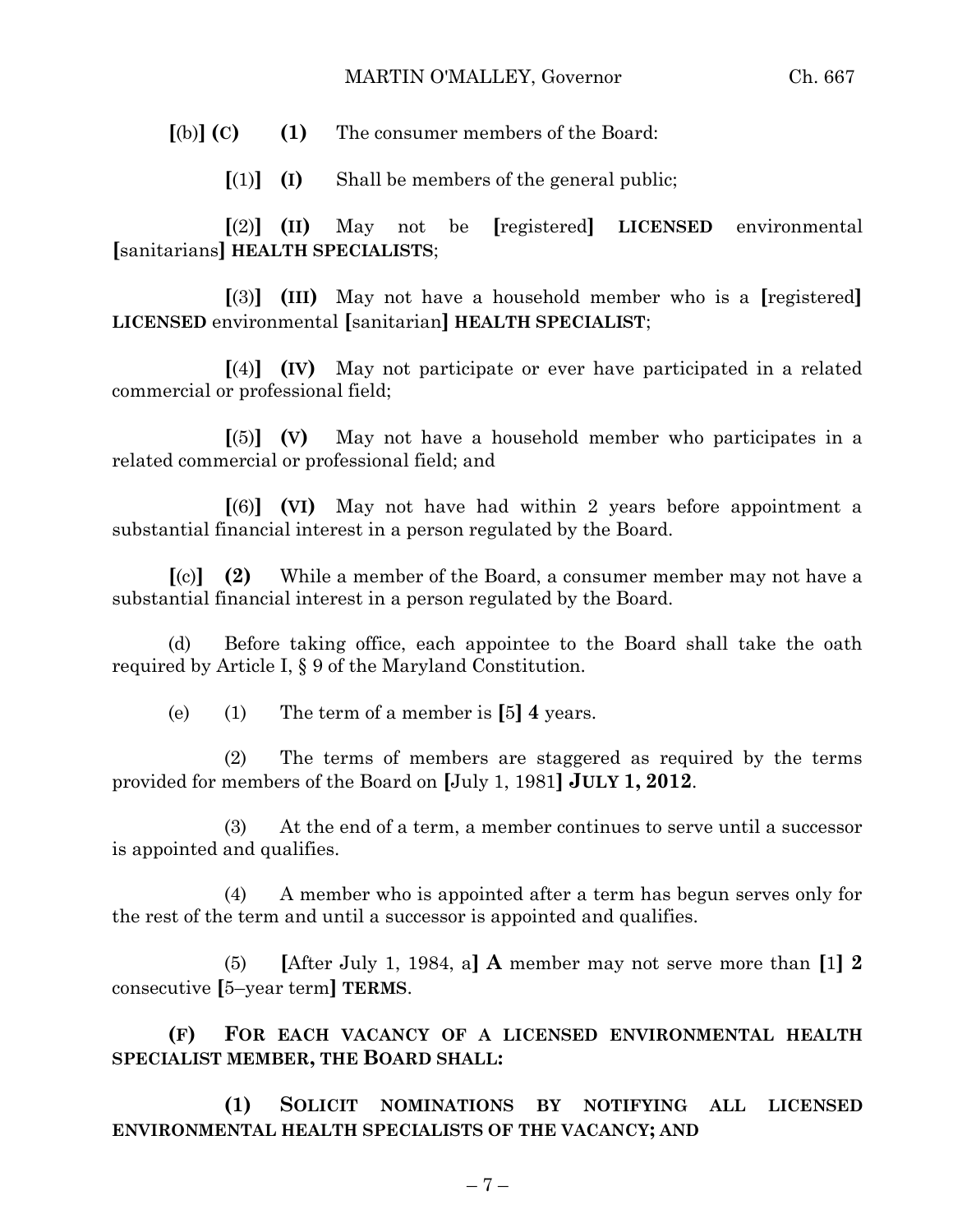**(2) SUBMIT TO THE SECRETARY A LIST OF AT LEAST THREE CANDIDATES FOR EACH VACANCY.**

**[**(f)**] (G) [**The**] ON THE RECOMMENDATION OF THE SECRETARY, THE** Governor may remove a member for incompetence, misconduct, neglect of duty, or other sufficient cause.

21–203.

(a) From among its members, the Board annually shall elect a chairman, a vice chairman, and a secretary.

(b) **[**The manner of election of officers shall be as the Board determines.**] THE BOARD SHALL DETERMINE:**

**(1) THE MANNER OF ELECTION OF OFFICERS; AND**

**(2) THE DUTIES OF EACH OFFICER.**

21–204.

(a) **[**Five members**] A MAJORITY** of the Board **[**are**] IS** a quorum.

(b) **[**(1)**]** The Board shall meet at least twice a year, at the times and places that the Board determines.

**[**(2) Special meetings of the Board shall be called by the Board secretary at:

(i) The written request of 2 Board members or 5 registered environmental sanitarians; or

(ii) The direction of the Secretary of the Environment.**]**

(c) A member of the Board:

(1) May receive compensation as provided in the State budget; and

(2) Is entitled to reimbursement for expenses under the Standard State Travel Regulations, as provided in the State budget.

(d) The Board may employ a staff in accordance with the **[**State**]** budget **OF THE BOARD**.

21–205.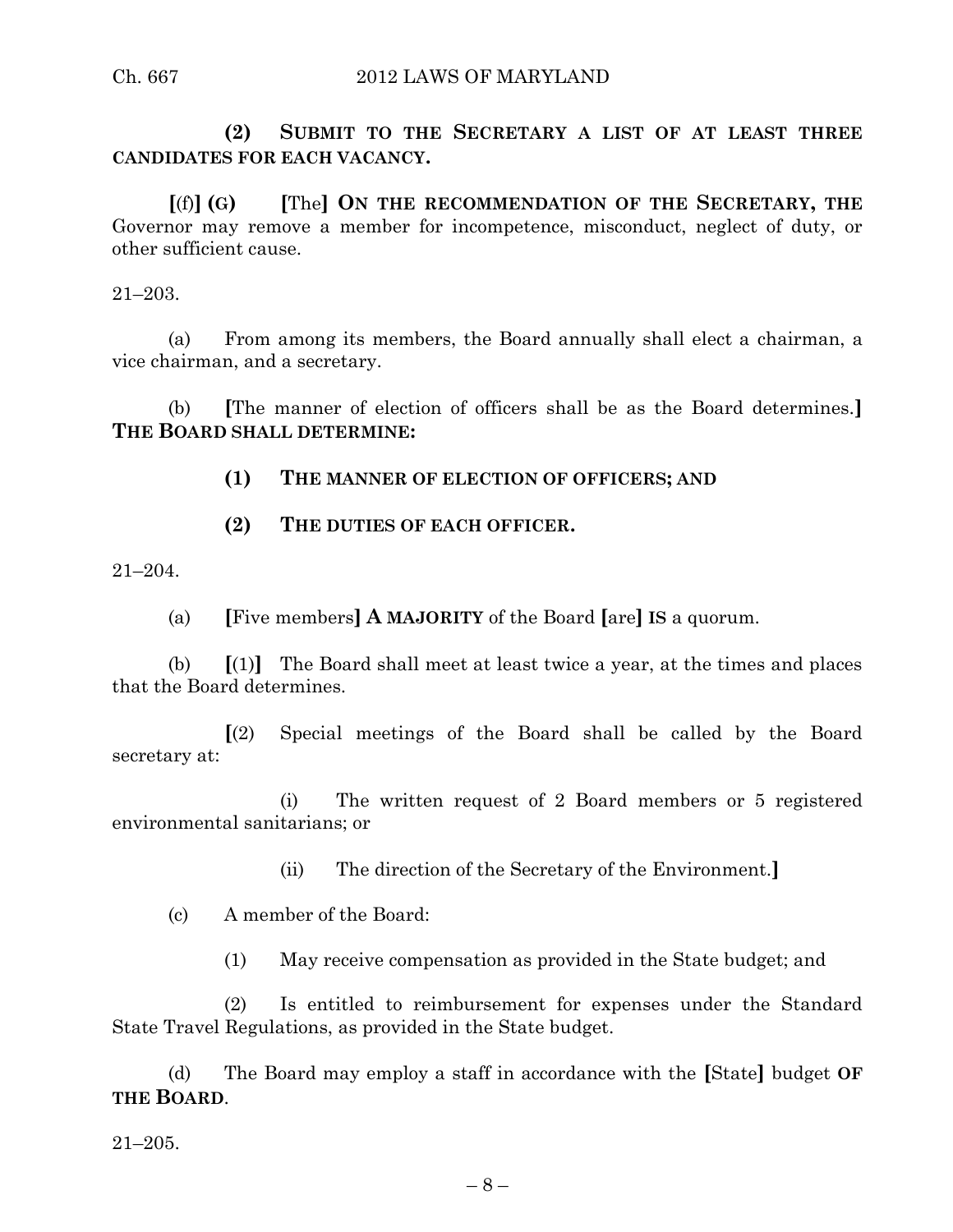(a) In addition to the powers set forth elsewhere in this title, the Board may **[**adopt**]:**

**(1) ADOPT** rules, regulations, and bylaws **[**as may be necessary**]** to carry out the provisions of this title**;**

**(2) SUE TO ENFORCE ANY PROVISION OF THIS TITLE BY INJUNCTION; AND**

**(3) ISSUE SUBPOENAS, SUMMON WITNESSES, ADMINISTER OATHS, TAKE AFFIDAVITS, AND TAKE TESTIMONY ABOUT MATTERS THAT RELATE TO THE JURISDICTION OF THE BOARD**.

(b) In addition to the duties set forth elsewhere in this title, the Board shall:

(1) Keep a current record of all **[**registered**] LICENSED** environmental **[**sanitarians**] HEALTH SPECIALISTS**;

(2) Collect and account for fees provided under this title;

(3) Pay all necessary expenses of the Board in accordance with the State budget;

(4) Keep a complete record of its proceedings;

(5) File an annual report of its activities, including a financial statement, with the Governor and the Secretary; and

(6) Adopt an official seal.

21–206.

# **(A) IN THIS SECTION, "FUND" MEANS THE STATE BOARD OF ENVIRONMENTAL HEALTH SPECIALISTS FUND.**

**(B) THERE IS A STATE BOARD OF ENVIRONMENTAL HEALTH SPECIALISTS FUND.**

(a) **(C) (1)** Except for the fees specifically set by this title, the **THE** Board may set reasonable fees for the issuance and renewal of licenses and its other services.

**(2) THE FEES CHARGED SHALL BE SET SO AS TO APPROXIMATE THE COST OF MAINTAINING THE BOARD.**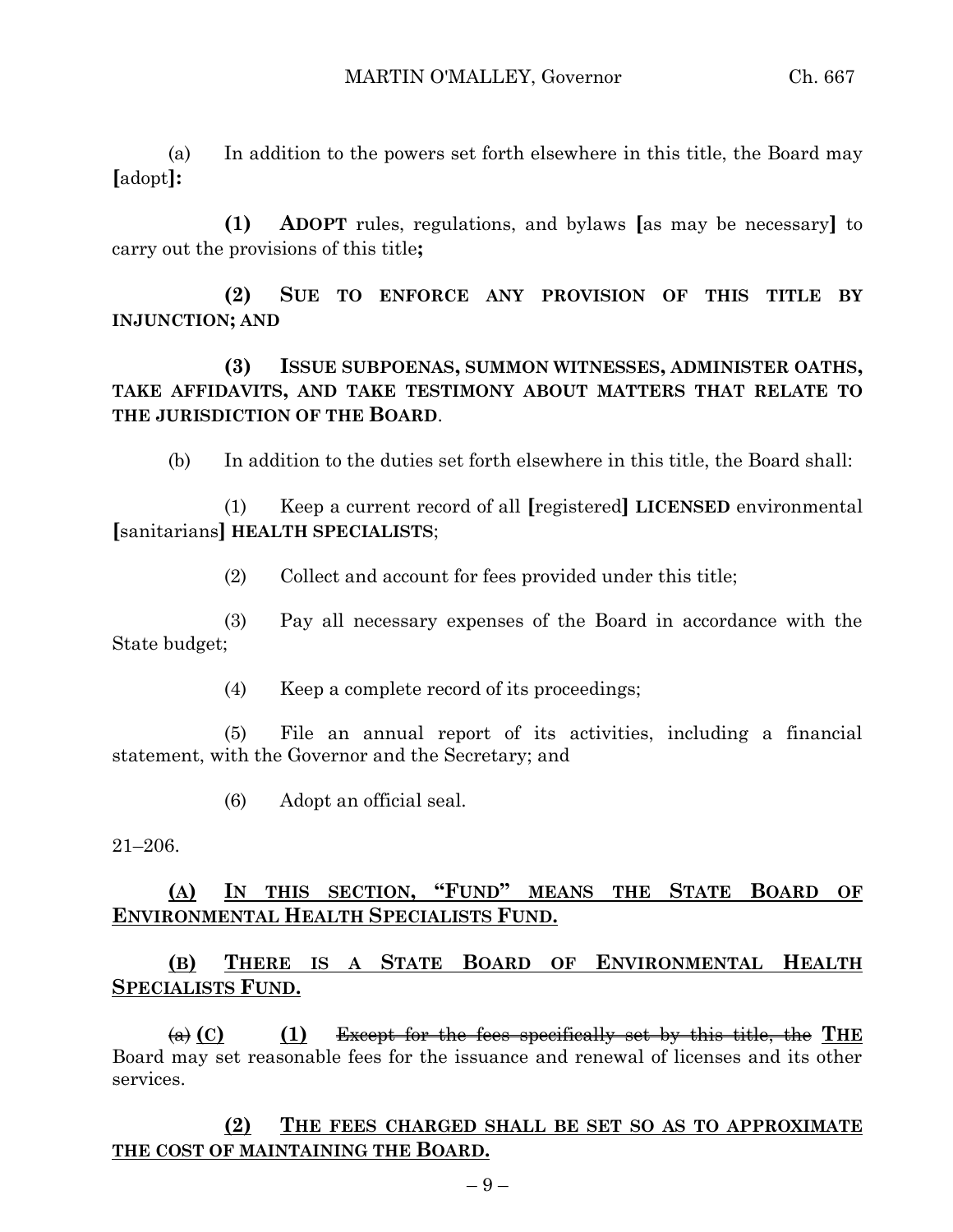**(3) FUNDS TO COVER THE COMPENSATION AND EXPENSES OF THE BOARD MEMBERS SHALL BE GENERATED BY FEES SET UNDER THIS SECTION.**

(b) The Board shall pay all funds collected under this title into the General Fund of this State.

**(D) (1) THE BOARD SHALL REMIT ALL FEES COLLECTED UNDER THIS TITLE TO THE COMPTROLLER.**

**(2) THE COMPTROLLER SHALL DISTRIBUTE THE FEES TO THE FUND.**

**(E) (1) THE FUND SHALL BE USED TO COVER THE ACTUAL DOCUMENTED DIRECT AND INDIRECT COSTS OF FULFILLING THE STATUTORY AND REGULATORY DUTIES OF THE BOARD AS PROVIDED UNDER THIS ARTICLE.**

**(2) THE FUND IS A CONTINUING, NONLAPSING FUND AND IS NOT SUBJECT TO § 7–302 OF THE STATE FINANCE AND PROCUREMENT ARTICLE.**

**(3) ANY UNSPENT PORTIONS OF THE FUND MAY NOT BE TRANSFERRED OR REVERT TO THE GENERAL FUND OF THE STATE, BUT SHALL REMAIN IN THE FUND TO BE USED FOR THE PURPOSES SPECIFIED IN THIS ARTICLE.**

**(4) NO OTHER STATE MONEY MAY BE USED TO SUPPORT THE FUND.**

**(F) (1) A DESIGNEE OF THE BOARD SHALL ADMINISTER THE FUND.**

**(2) MONEY IN THE FUND MAY BE EXPENDED ONLY FOR ANY LAWFUL PURPOSE AUTHORIZED UNDER THIS ARTICLE.**

**(G) THE LEGISLATIVE AUDITOR SHALL AUDIT THE ACCOUNTS AND TRANSACTIONS OF THE FUND AS PROVIDED IN § 2–1220 OF THE STATE GOVERNMENT ARTICLE.**

21–207.

A person shall have the immunity from liability described under § 5–702 of the Courts and Judicial Proceedings Article for giving information to the Board or otherwise participating in its activities.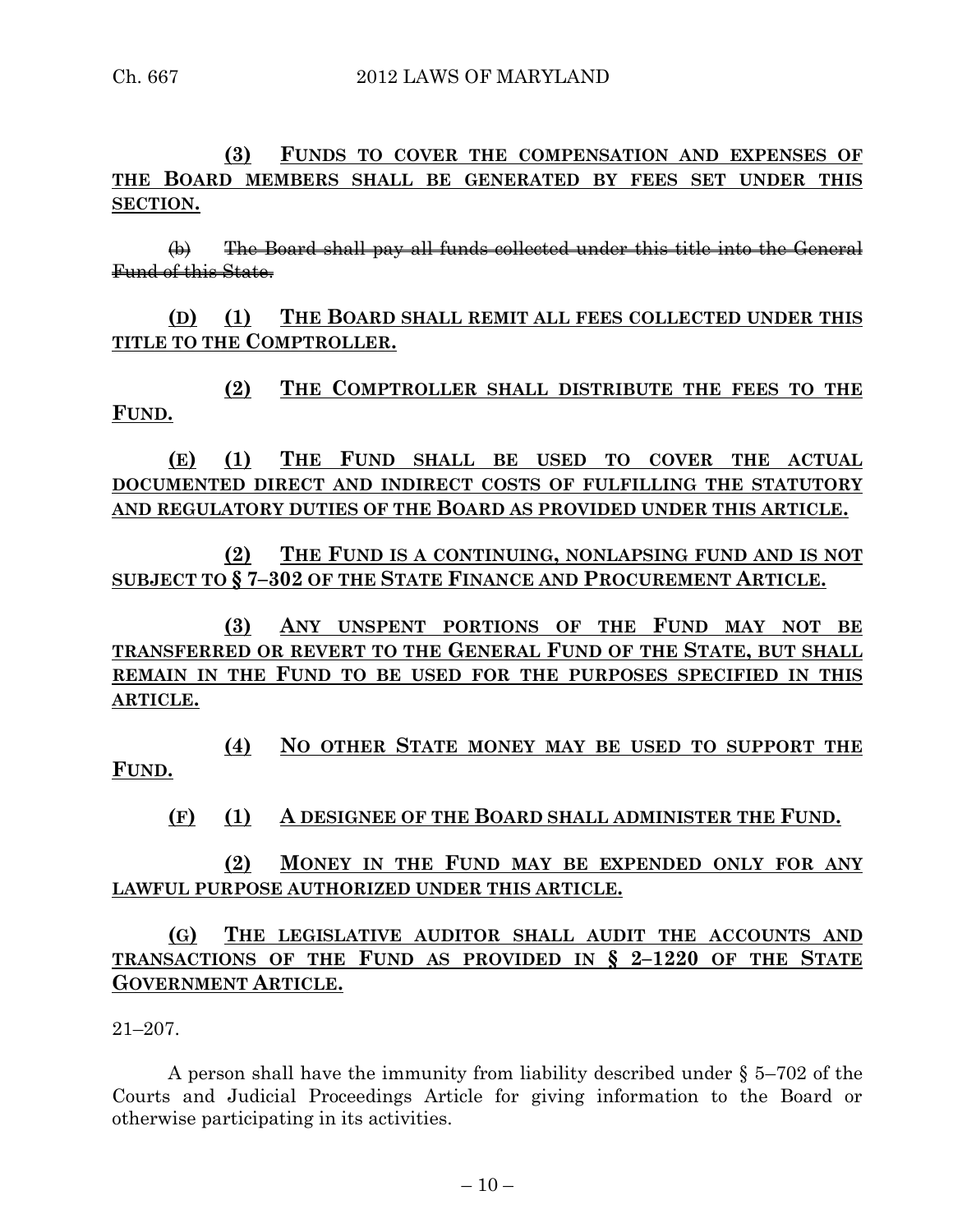### Subtitle 3. Licensing.

21–301.

(a) Except as otherwise provided in this title, an individual shall be licensed by the Board before the individual may practice as an environmental **[**sanitarian**] HEALTH SPECIALIST** in this State.

(b) This section does not apply to:

(1) **[**A sanitarian–in–training**] AN ENVIRONMENTAL HEALTH SPECIALIST–IN–TRAINING AS PROVIDED FOR UNDER § 21–305 OF THIS SUBTITLE**;

(2) A student participating in a field experience as part of an educational program; **AND**

(3) **[**An applicant for licensure in accordance with § 11–304(b)(5) of this subtitle; and

(4)**]** A qualified individual in any of the following job classifications:

(i) Industrial hygienists as defined by the American Industrial Hygiene Association;

(ii) Certified industrial hygienists and industrial hygienists in training as defined by the American Board of Industrial Hygiene;

- (iii) Health planners or natural resource planners;
- (iv) Building and housing inspectors;
- (v) Geologists;
- (vi) Chemists;
- (vii) Meteorologists;
- (viii) Laboratory scientists;

(ix) Professional engineers who are licensed in this State under Title 14 of the Business Occupations and Professions Article and whose **NORMAL** professional activities are **[**normally included**] AMONG THE ACTIVITIES SPECIFIED** in **[**§ 11–101(e)**] § 21–101(I)** of this title;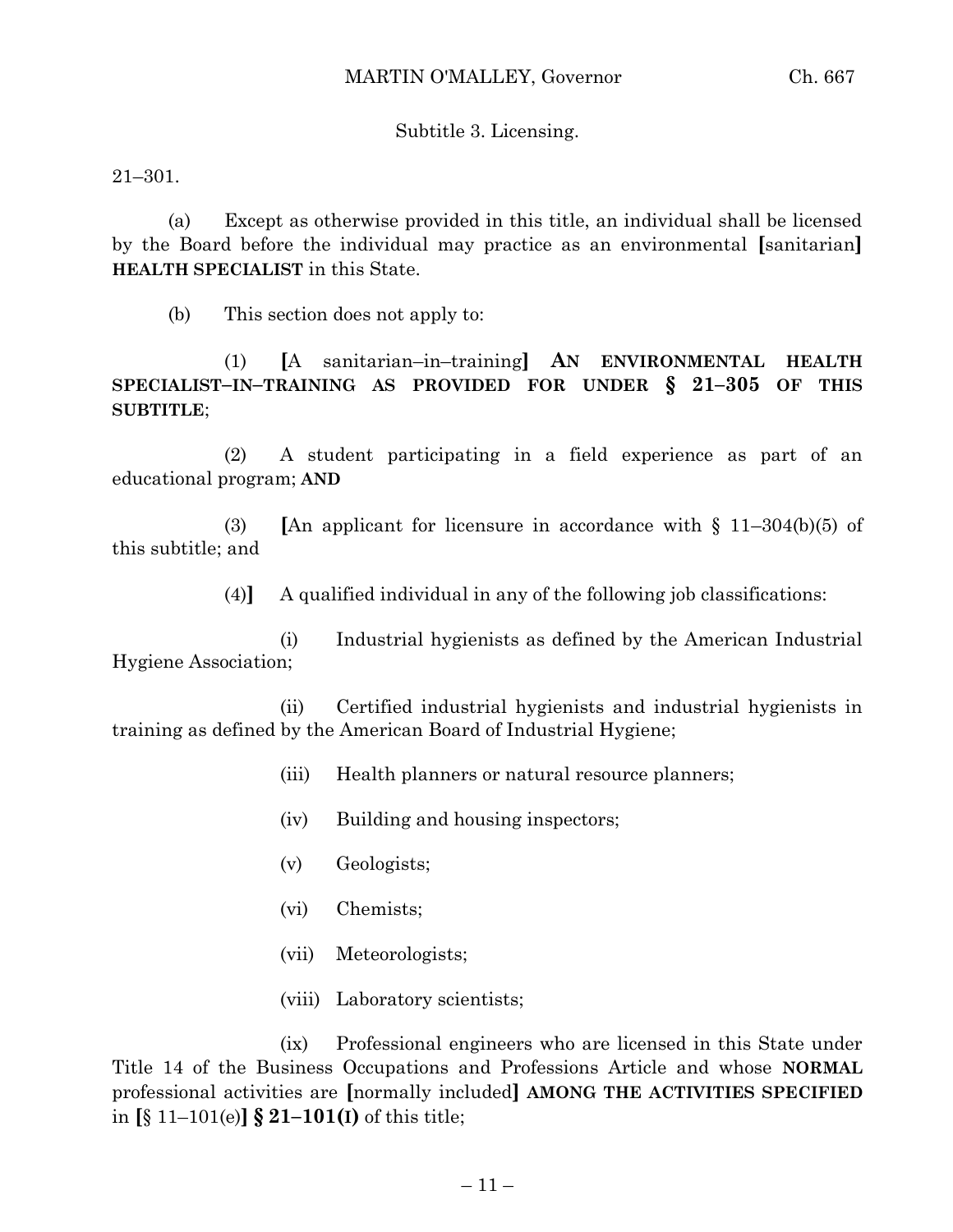(x) Public health engineers and water resources engineers employed by the State or a local subdivision;

(xi) Hydrographers and hydrographic engineers;

(xii) Natural resources managers;

(xiii) Natural resources biologists;

(xiv) Program administrators, administration directors, administrators, administrative officers, and administrative specialists;

(xv) Paraprofessional personnel, aides, and technicians whose routine duties include monitoring, sampling, and recording of data;

(xvi) Persons employed by the Department of Natural Resources or related county departments who perform duties and responsibilities under the Natural Resources Article;

(xvii) Persons employed by the Department of the Environment or related county departments who perform duties and responsibilities for erosion**:**

**1. EROSION** and sediment control, stormwater management, or oil pollution control under Title 4 of **[**this article**] THE ENVIRONMENT ARTICLE**;

(xviii) Persons employed by the Department of the Environment or related county departments who perform duties and responsibilities for ambient air monitoring under Title 2 of **[**this article**] THE ENVIRONMENT ARTICLE** or for motor

**2. MOTOR** vehicle pollution control under Title 2 of **[**this article**] THE ENVIRONMENT ARTICLE** or Title 23 of the Transportation Article; **OR**

# **3. SEWAGE SLUDGE, WATER POLLUTION CONTROL, OR DRINKING WATER UNDER TITLE 9 OF THE ENVIRONMENT ARTICLE;**

# **(XVIII) PERSONS EMPLOYED BY THE DEPARTMENT OF THE ENVIRONMENT AND CLASSIFIED AS EITHER:**

**1. A REGULATORY AND COMPLIANCE ENGINEER OR** 

### **ARCHITECT; OR**

**2. AN ENVIRONMENTAL COMPLIANCE SPECIALIST;**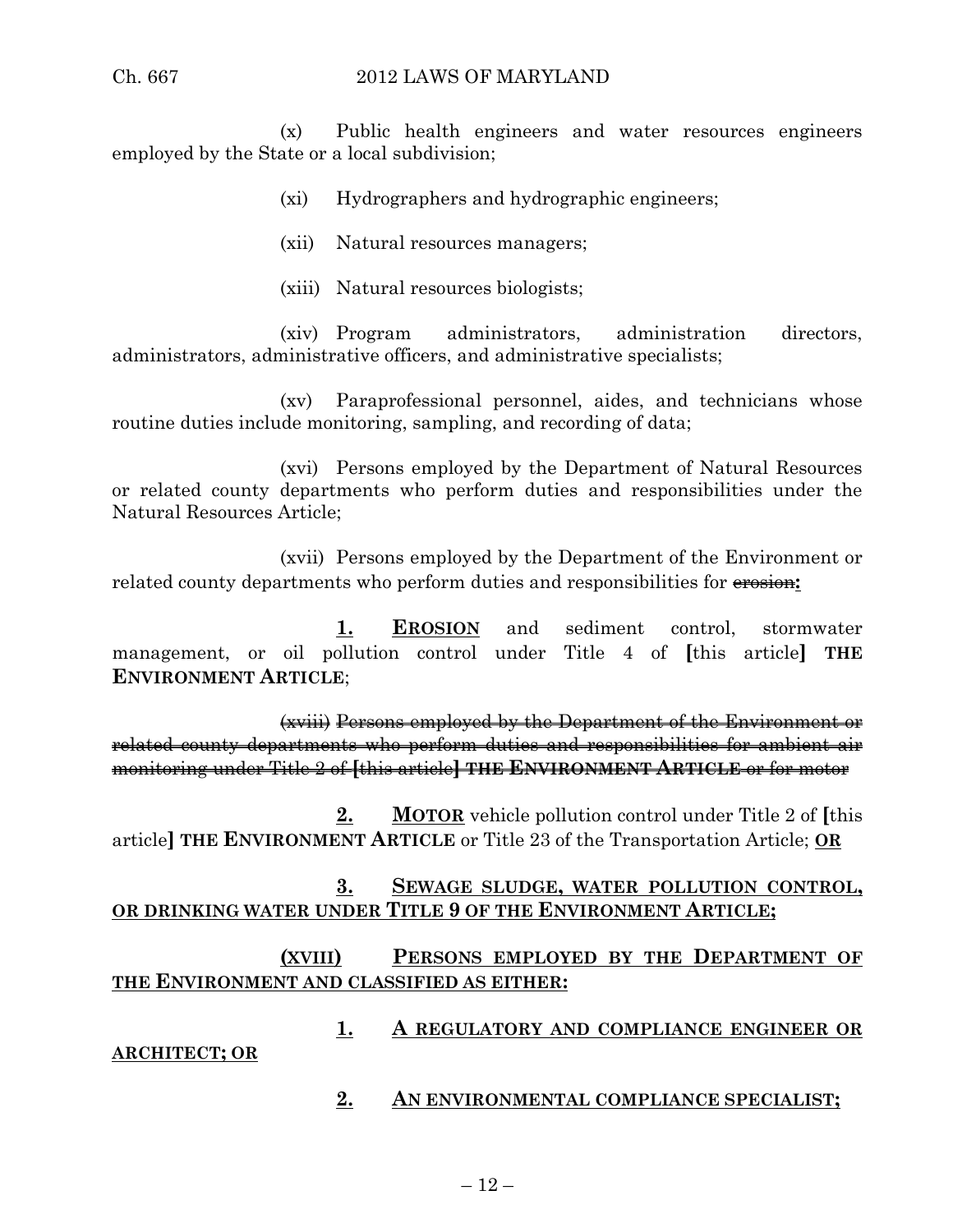(xix) Persons employed by the Division of Labor and Industry of the Department of Labor, Licensing, and Regulation who perform duties and responsibilities under the Maryland Occupational Safety and Health Act;

(xx) Occupational safety and health technologists as defined by the American Board of Industrial Hygiene and the Board of Certified Safety Professionals;

(xxi) Safety professionals as defined by the American Society of Safety Engineers;

(xxii) Certified safety professionals and associate safety professionals as defined by the Board of Certified Safety Professionals;

(xxiii) Persons employed by industrial operations whose environmental services are performed solely for their employer; and

(xxiv) State milk safety inspectors performing duties under the National Conference on Interstate Milk Shipments and employed by the Department **[**of Health and Mental Hygiene**]**.

21–302.

To apply for licensure **AS AN ENVIRONMENTAL HEALTH SPECIALIST**, an applicant shall:

(1) Submit an application to the Board on the form that the Board requires;

(2) (i) Submit verification from the applicant's employer or supervisor on forms required by the Board that the applicant has successfully completed **[**a sanitarian–in–training**] AN ENVIRONMENTAL HEALTH SPECIALIST–IN–TRAINING** program; or

(ii) Provide independent written verification from the applicant's employer or any prior work experience in the field of environmental health used by the applicant to satisfy the **[**sanitarian–in–training**] ENVIRONMENTAL HEALTH SPECIALIST–IN–TRAINING** requirement of this title; and

(3) Pay to the Board the required **[**application and examination fee**] FEES** set by the Board.

21–303.

(a) To qualify for licensure under this title, an applicant shall meet the requirements of this section.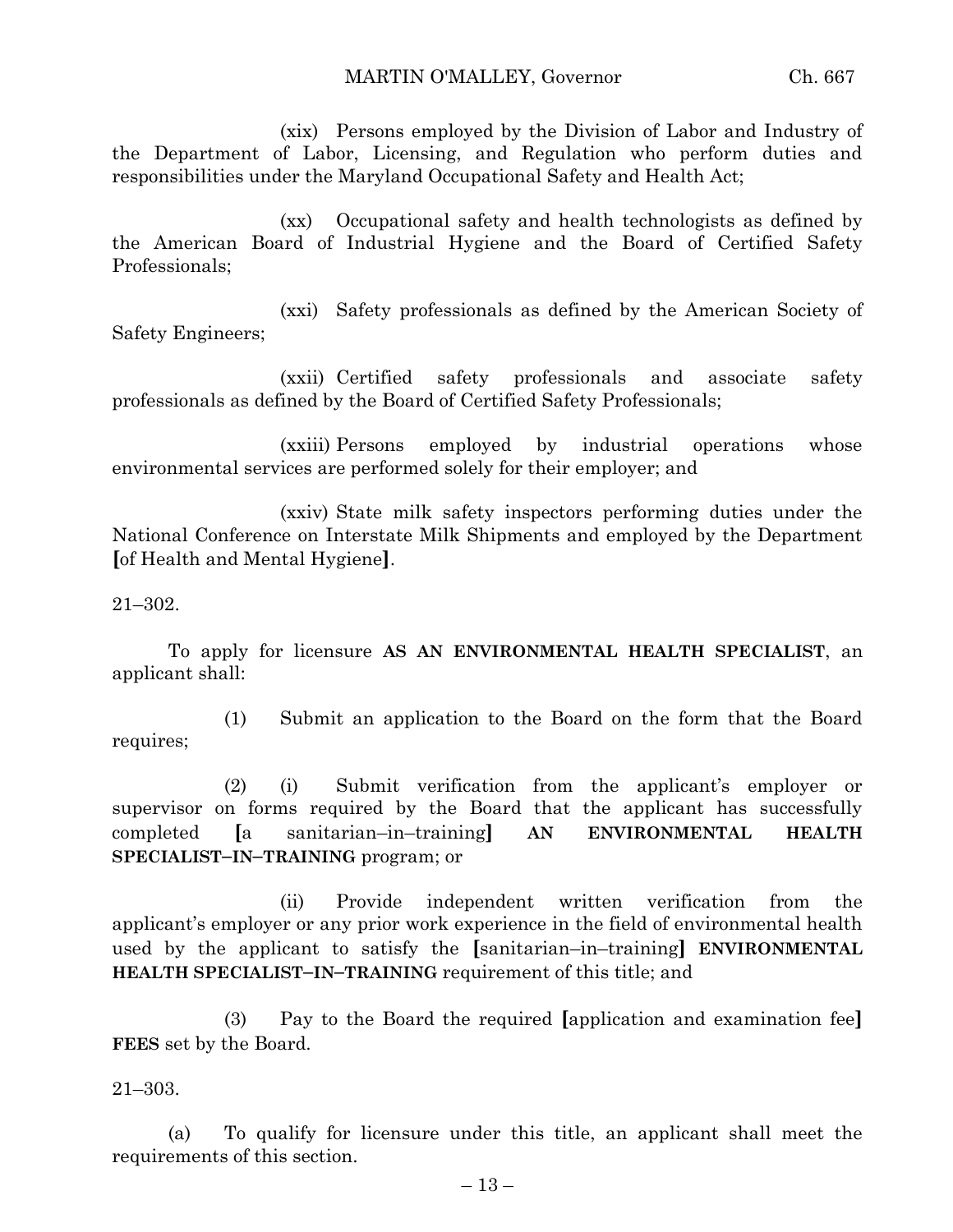## **(B) THE APPLICANT MUST BE OF GOOD MORAL CHARACTER.**

# **(C) THE APPLICANT MUST BE AT LEAST 18 YEARS OLD.**

**[**(b)**] (D)** An applicant shall be licensed by the Board if the applicant:

(1) Qualifies for the examination required under **[**§ 11–304**] § 21–304** of this subtitle; and

(2) Takes and attains a passing score on the examination.

**[**(c) An applicant employed as an environmental sanitarian on or before June 30, 1985 may be licensed without taking the examination required under this section if the applicant meets the educational and training requirements set forth in § 11–304 of this subtitle and the applicant applied for licensure to the Board before July 1, 1994.

(d)**] (E)** The Board may waive any examination requirement under this section if the Board considers the applicant to be recognized as outstanding in the field of environmental health.

21–304.

(a) An applicant who otherwise qualifies for licensure is entitled to be examined as provided in this section.

(b) An applicant qualifies to take the examination if the applicant:

(1) (i) Has graduated from an accredited college or university with a baccalaureate degree in environmental science or environmental health; and

(ii) Has obtained 12 months of experience in **[**a sanitarian–in–training**] AN ENVIRONMENTAL HEALTH SPECIALIST–IN–TRAINING** program approved by the Board; **[**or**]**

(2) (i) Has graduated from an accredited college or university with a baccalaureate degree in the physical, biological, or environmental sciences including:

1. A minimum of 60 semester credit hours or the equivalent quarter credit hours of physical, biological, and environmental sciences acceptable to the Board which includes at least **[**1**] ONE** laboratory course in **[**2**] TWO** of the following fields: **[**chemistry, physics, and biology**]**

# **A. CHEMISTRY;**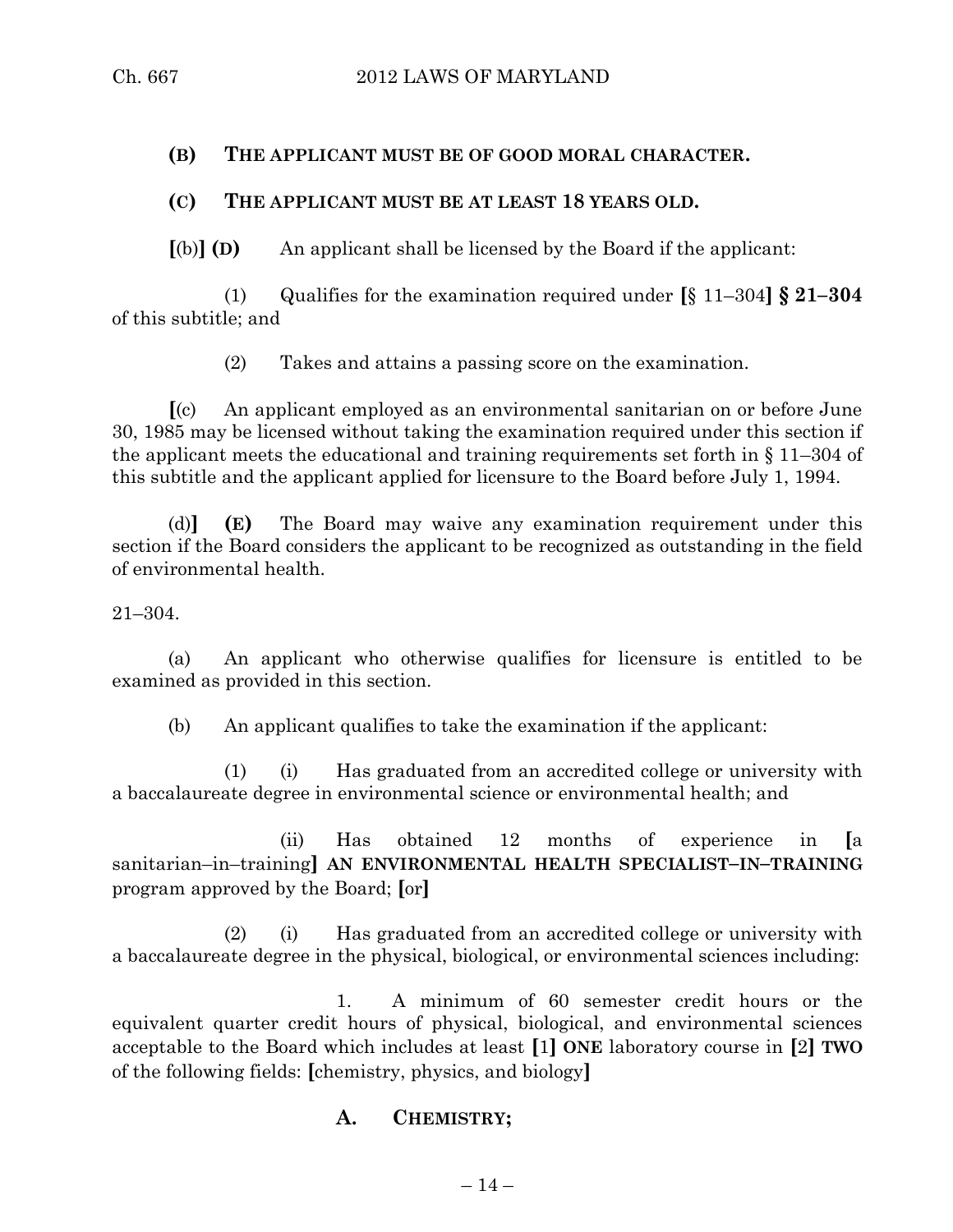# **B. PHYSICS; AND**

### **C. BIOLOGY**; and

2. A course in mathematics; and

(ii) Has obtained 12 months of experience in **[**a sanitarian–in–training**] AN ENVIRONMENTAL HEALTH SPECIALIST–IN–TRAINING** program approved by the Board; **[**or**]**

(3) (i) Has graduated from an accredited college or university with a baccalaureate degree that includes:

1. 30 semester credit hours or the equivalent **[**in**]** quarter **[**units**] CREDIT HOURS** in the physical, biological, and environmental sciences acceptable to the Board, which includes at least **[**1**] ONE** laboratory course in **[**2**] TWO** of the following fields: **[**chemistry, physics, and biology**]**

> **A. CHEMISTRY; B. PHYSICS; AND C. BIOLOGY**; and 2. A course in mathematics; and

(ii) Has obtained 24 months of experience in **[**a sanitarian–in–training**] AN ENVIRONMENTAL HEALTH SPECIALIST–IN–TRAINING** program approved by the Board; or

(4) Has graduated from an accredited college or university with a master's degree in public or environmental health science that includes:

(i) 30 semester **[**units**] CREDIT HOURS** or 45 quarter **[**units**] CREDIT HOURS** of physical, biological, or environmental sciences acceptable to the Board, which includes at least **[**1**] ONE** laboratory course in **[**2**] TWO** of the following fields: **[**biology, chemistry, and physics**]**

- **1. CHEMISTRY;**
- **2. PHYSICS; AND**
- **3. BIOLOGY**;
- (ii) A course in mathematics; and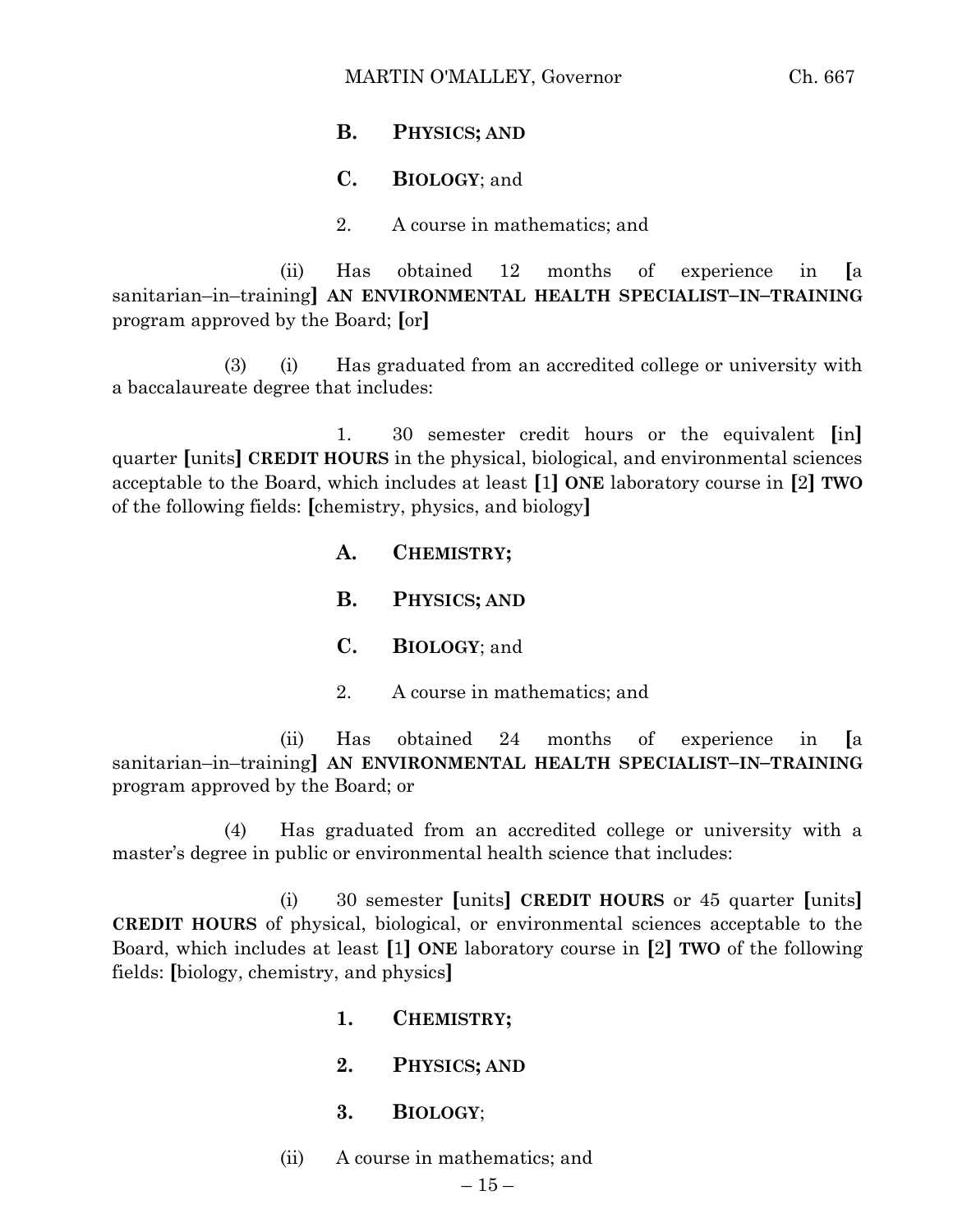(iii) 3 months of internship approved by the Board if not previously completed**[**; or

(5) (i) Has obtained at least 10 years of experience in the field of environmental health acceptable to the Board and the applicant applied for licensure to the Board before July 1, 1995; and

(ii) Takes and passes the examination within 2 years of application for licensure**]**.

(c) **(1) THIS SUBSECTION DOES NOT ALTER THE REQUIREMENT THAT AN APPLICANT DEMONSTRATE COMPLETION OF A BACCALAUREATE OR MASTER'S DEGREE TO QUALIFY FOR EXAMINATION.**

**(2) THE BOARD MAY WAIVE ANY OF THE SPECIFIC COURSE REQUIREMENTS FOR AN APPLICANT TO QUALIFY FOR EXAMINATION IN SUBSECTION (B) OF THIS SECTION IF THE BOARD DETERMINES THAT AN APPLICANT:**

**(I) HAS OBTAINED AN EQUIVALENT NUMBER OF CREDIT HOURS IN A COURSE RELEVANT TO PRACTICE AS AN ENVIRONMENTAL HEALTH SPECIALIST; OR**

**(II) HAS WORK EXPERIENCE THAT IS AN ACCEPTABLE SUBSTITUTE FOR A COURSE REQUIRED IN SUBSECTION (B) OF THIS SECTION.**

**(3) THE BOARD MAY WAIVE THE EXPERIENCE REQUIREMENT IN SUBSECTION (B)(3)(II) OF THIS SECTION IF THE BOARD DETERMINES THAT AN APPLICANT:**

**(I) HAS OBTAINED AT LEAST 12 MONTHS OF EXPERIENCE IN AN ENVIRONMENTAL HEALTH SPECIALIST–IN–TRAINING PROGRAM; AND**

**(II) HAS THE WRITTEN SUPPORT OF THE APPLICANT'S EMPLOYER.**

**(D)** The examination shall include a written examination in the physical, biological, and environmental sciences that relates to practices and principles of environmental health.

**[**(d)**] (E)** The Board shall give examinations to applicants at least once a year, at the times and places that the Board determines.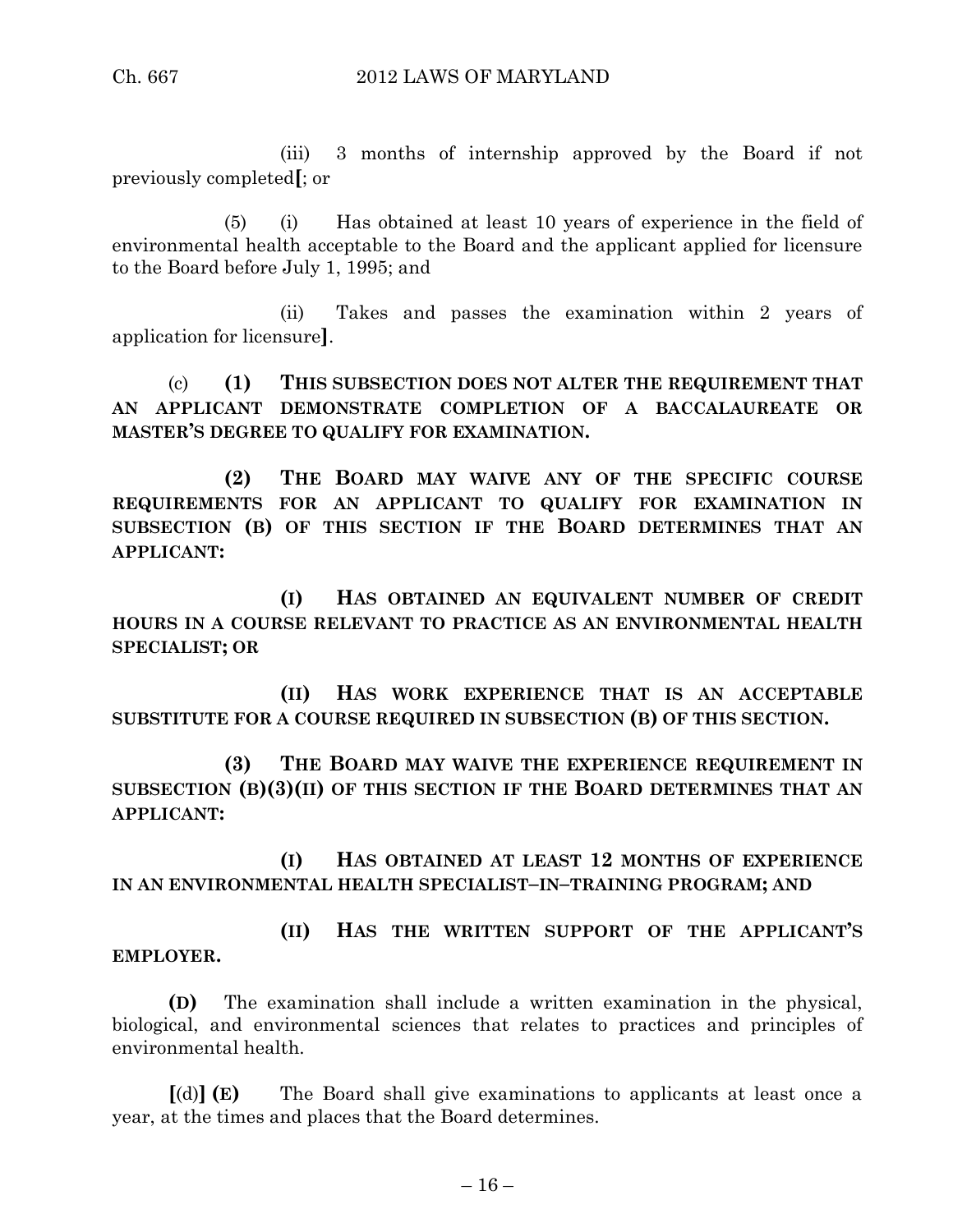**[**(e)**] (F)** The Board shall notify each qualified applicant of the time and place of examination.

**[**(f)**] (G)** (1) Except as otherwise provided in this subtitle, the Board shall determine the subjects, scope, form, and passing score for examinations given under this subtitle.

(2) The Board shall use professional examinations prepared by recognized examination agencies.

(3) Examination papers shall identify the applicant only by a number assigned by the Board secretary.

**[**(g)**] (H)** Examination papers shall be filed with the Board secretary and kept at least 1 year.

**[**(h)**] (I)** (1) An applicant who fails an examination may retake the examination as provided in the rules and regulations adopted by the Board.

(2) An applicant for reexamination shall:

(i) Submit to the Board an application on the form the Board requires; and

(ii) Pay to the Board a reexamination fee set by the Board.

**[**(i)**] (J)** Unless authorized by the Board, the consumer **[**member**] MEMBERS** of the Board may not participate in any activity related to examinations under this subtitle.

21–305.

The Board shall adopt regulations that include:

(1) The establishment of **[**a sanitarian–in–training**] AN ENVIRONMENTAL HEALTH SPECIALIST–IN–TRAINING** program for applicants to obtain the necessary experience to qualify to take the examination; and

(2) A condition that a person may not participate in **[**a sanitarian–in–training**] AN ENVIRONMENTAL HEALTH SPECIALIST–IN–TRAINING** program for more than 3 years, unless **[**approved**] GRANTED AN EXTENSION** by the Board.

21–306.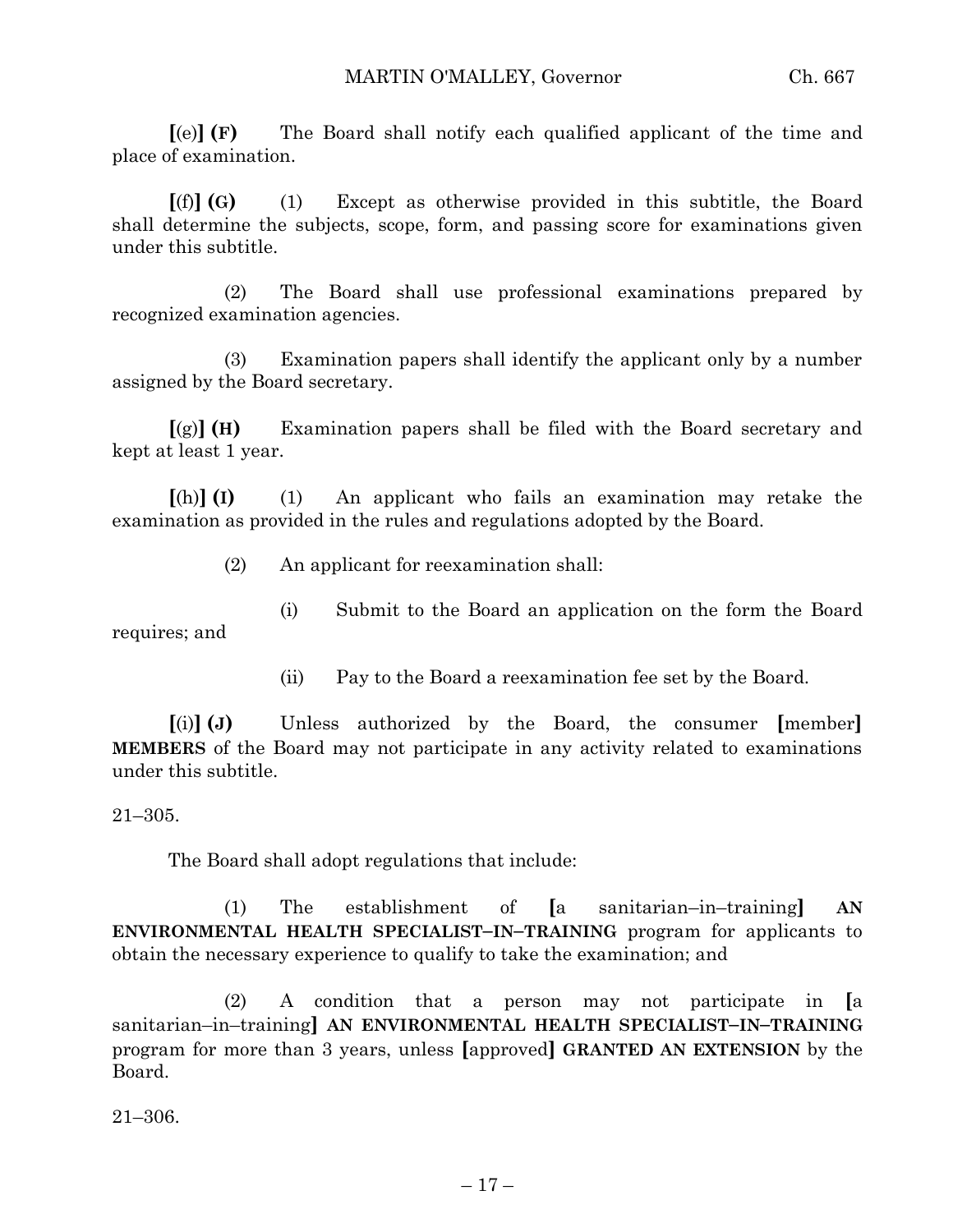# Ch. 667 2012 LAWS OF MARYLAND

(a) Subject to the provisions of this section, the Board may make a reciprocal agreement with any other state to waive any examination requirement of this title for an applicant who is licensed as **[**a registered**] AN** environmental **[**sanitarian**] HEALTH SPECIALIST** or its equivalent in that state.

(b) An agreement made under this section may allow the Board to grant a waiver only if the applicant:

(1) Pays the application fee required by **[**§ 11–302**] § 21–302** of this subtitle; and

(2) Provides adequate evidence that the applicant:

(i) Meets the qualifications otherwise required by this title; and

(ii) Became licensed in the other state after passing in that or any other state an examination that is similar to the examination for which the applicant is seeking the waiver.

(c) An agreement may be made with another state under this section only if, under the agreement, the other state waives the examination of **[**registered**] LICENSED** environmental **[**sanitarians**] HEALTH SPECIALISTS** of this State to a similar extent as this State waives the examination requirements for individuals licensed in that state.

21–307.

(a) The Board shall license and issue the appropriate licensure to any applicant who meets the requirements of this title.

(b) The Board shall include on each license that it issues:

(1) The designation **[**"registered environmental sanitarian"**] "LICENSED ENVIRONMENTAL HEALTH SPECIALIST"**;

- (2) The name of the license holder;
- (3) The date of issue and serial number of the license;
- (4) The Board seal; and
- (5) The signature of the Board's representative.

(c) The Board shall issue a new license to replace a lost, destroyed, or mutilated license if the license holder pays a fee that is set by the Board.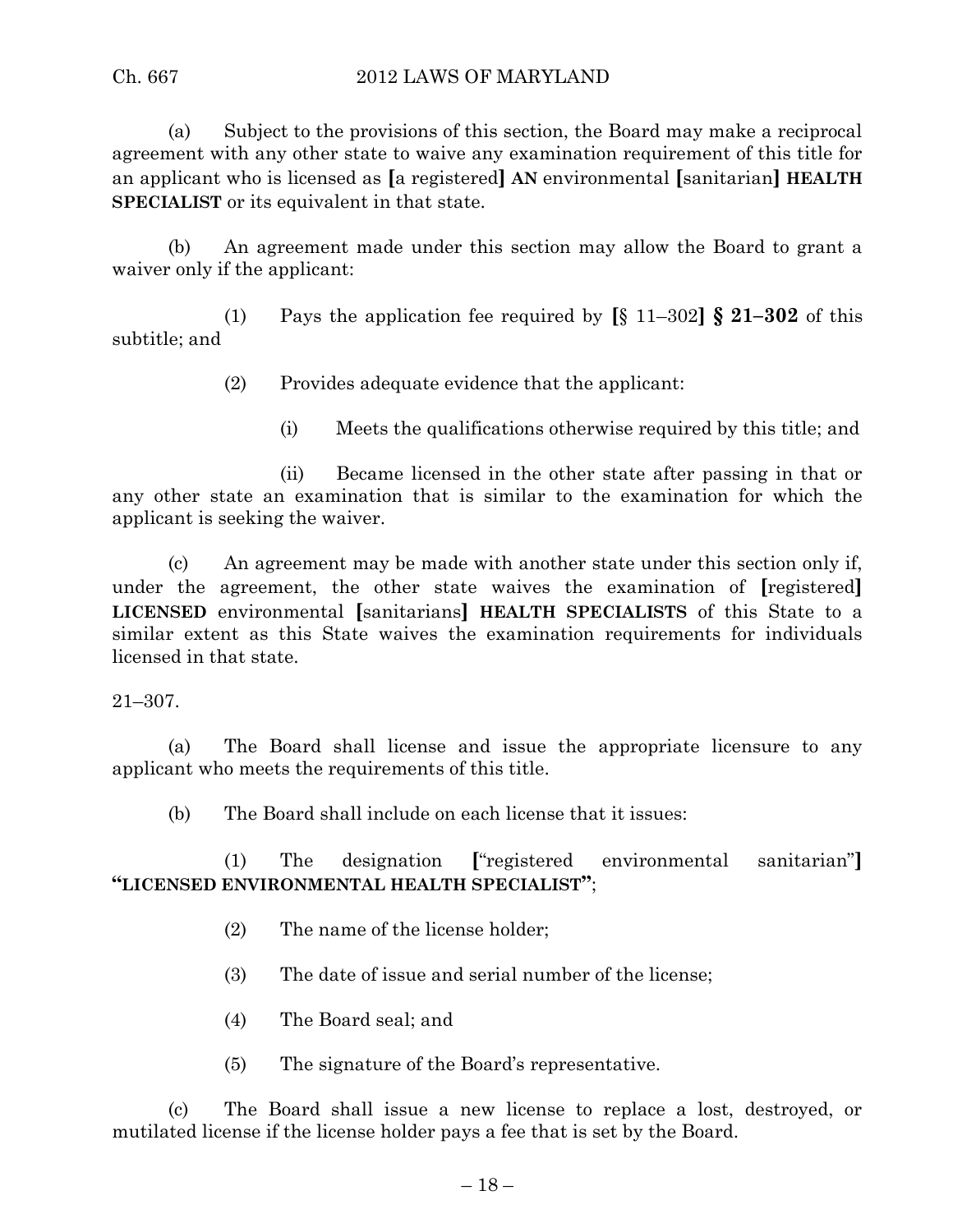21–308.

Licensure authorizes an individual to practice as an environmental **[**sanitarian**] HEALTH SPECIALIST** while the license is in effect.

21–309.

(a) A license expires on the date specified on the license, unless it is renewed for a 2–year term as provided in this section.

(b) At least 1 month before the license expires, the Board shall send to the licensee, by first–class mail **OR ELECTRONIC MEANS** to the last known address **OR ELECTRONIC MAIL ADDRESS** of the licensee, a renewal notice that states:

(1) The date on which the current license expires;

(2) The date by which the renewal application must be received by the Board for the renewal to be issued and mailed before the license expires;

(3) The amount of the renewal fee; and

(4) The hours of approved training required for renewal of licensure.

(c) Before the license expires, the licensee may renew it for an additional 2–year term, if the licensee:

- (1) Otherwise is entitled to be licensed;
- (2) Pays to the Board the renewal fee set by the Board;

(3) Submits to the Board a renewal application on the form that the Board requires; and

(4) Submits to the Board proof that during the previous 2–year period, the licensee has acquired 20 hours of approved training in environmental health or other equivalent education as approved by the Board.

(d) The renewal license shall bear the same serial number assigned to the licensee at the time of the original registration or licensure.

21–310.

The Board shall reinstate the license of a **[**registered**] LICENSED** environmental **[**sanitarian**] HEALTH SPECIALIST** who has failed to renew the license for any reason if the **[**registered**] LICENSED** environmental **[**sanitarian**] HEALTH SPECIALIST**: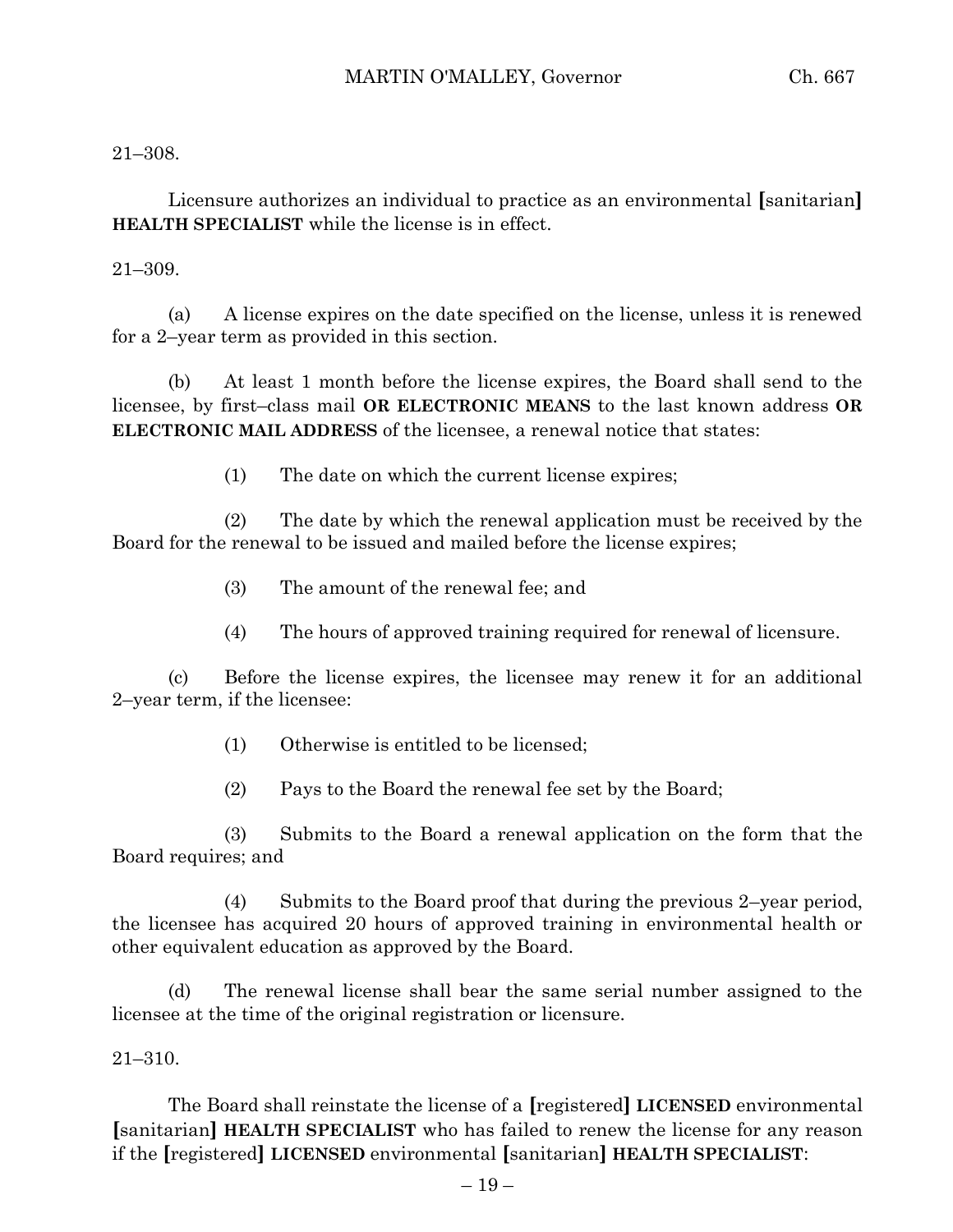(1) Pays the Board all lapsed renewal fees and demonstrates that training as required by the Board has been completed;

(2) Reapplies and meets the qualifications and requirements for licensure; and

(3) Pays to the Board a reinstatement fee set by the Board.

21–311.

- (a) The Board shall keep a current record of each application for licensure.
- (b) The record shall include:
	- (1) The name, residence address, and age of each applicant;
	- (2) The name and address of the applicant's employer;
	- (3) The date of the application;

(4) Complete information on the education and experience qualifications of each applicant;

(5) The date the Board reviewed and acted on the application;

(6) The action taken by the Board on the application;

(7) The serial number of any registration or license issued to the applicant; and

(8) Any other information that the Board considers necessary.

21–312.

(a) The Board shall adopt a code of ethics designed to protect the public's interest.

(b) Subject to the hearing provisions of **[**§ 11–313**] § 21–313** of this subtitle, the Board, on the affirmative vote of a majority of its full authorized membership, may deny any applicant licensure, reprimand any licensee, or place any individual who is licensed on probation, or suspend or revoke a license, if the applicant or licensee:

(1) Fraudulently or deceptively obtains or attempts to obtain a license for the applicant or license holder or another;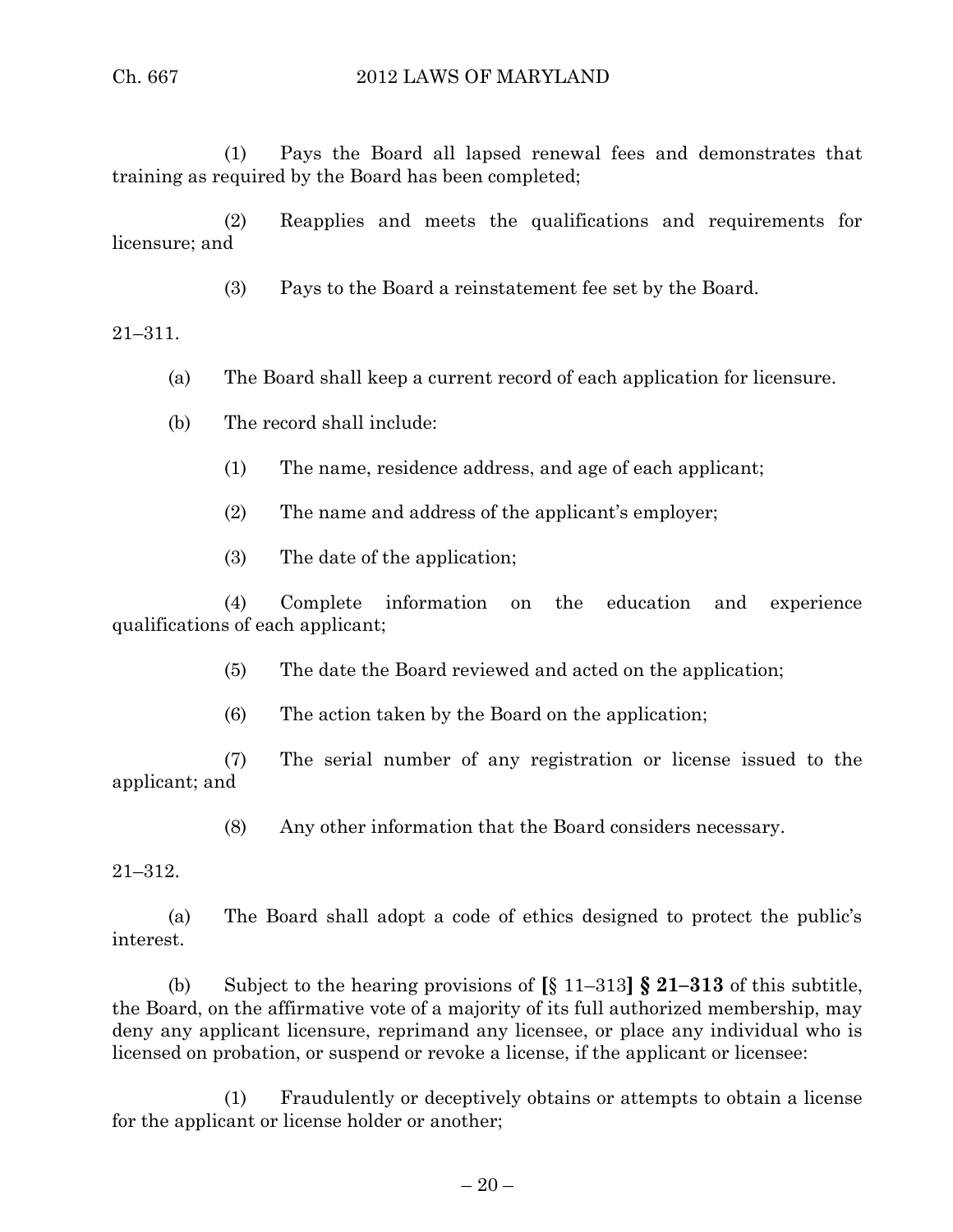(2) Fraudulently or deceptively uses a license;

(3) Knowingly violates any provision of this title, or any rule or regulation adopted under this title;

(4) Commits any gross negligence, incompetence, or misconduct while performing the duties of an environmental **[**sanitarian**] HEALTH SPECIALIST**;

(5) Is convicted of or pleads guilty or nolo contendere to a felony or to a crime involving moral turpitude, whether or not any appeal or other proceeding is pending to have the conviction or plea set aside;

- (6) Provides professional services while:
	- (i) Under the influence of alcohol; or

(ii) Using any narcotic or controlled dangerous substance, as defined in § 5–101 of the Criminal Law Article, or other drug that is in excess of therapeutic amounts or without valid medical indication;

(7) Is disciplined by a licensing or disciplinary authority of any other state or country or convicted or disciplined by a court of any state or country for an act that would be grounds for disciplinary action under the Board's disciplinary statutes;

(8) Willfully makes or files a false report or record while performing the duties of an environmental **[**sanitarian**] HEALTH SPECIALIST**;

(9) Willfully fails to file or record any report as required by law, willfully impedes or obstructs the filing or recording of the report, or induces another to fail to file or record the report;

(10) Submits a false statement to collect a fee;

(11) Promotes the sale of land, devices, appliances, or goods provided for a person in such a manner as to exploit the person for financial gain of the **[**registered**] LICENSED** environmental **[**sanitarian**] HEALTH SPECIALIST**;

(12) Willfully alters a sample, specimen, or any test procedure to cause the results upon analysis to represent a false finding;

(13) Violates any rule or regulation adopted by the Board;

(14) Uses or promotes or causes the use of any misleading, deceiving, or untruthful advertising matter, promotional literature, or testimonial; **[**or**]**

(15) Is professionally, physically, or mentally incompetent**; OR**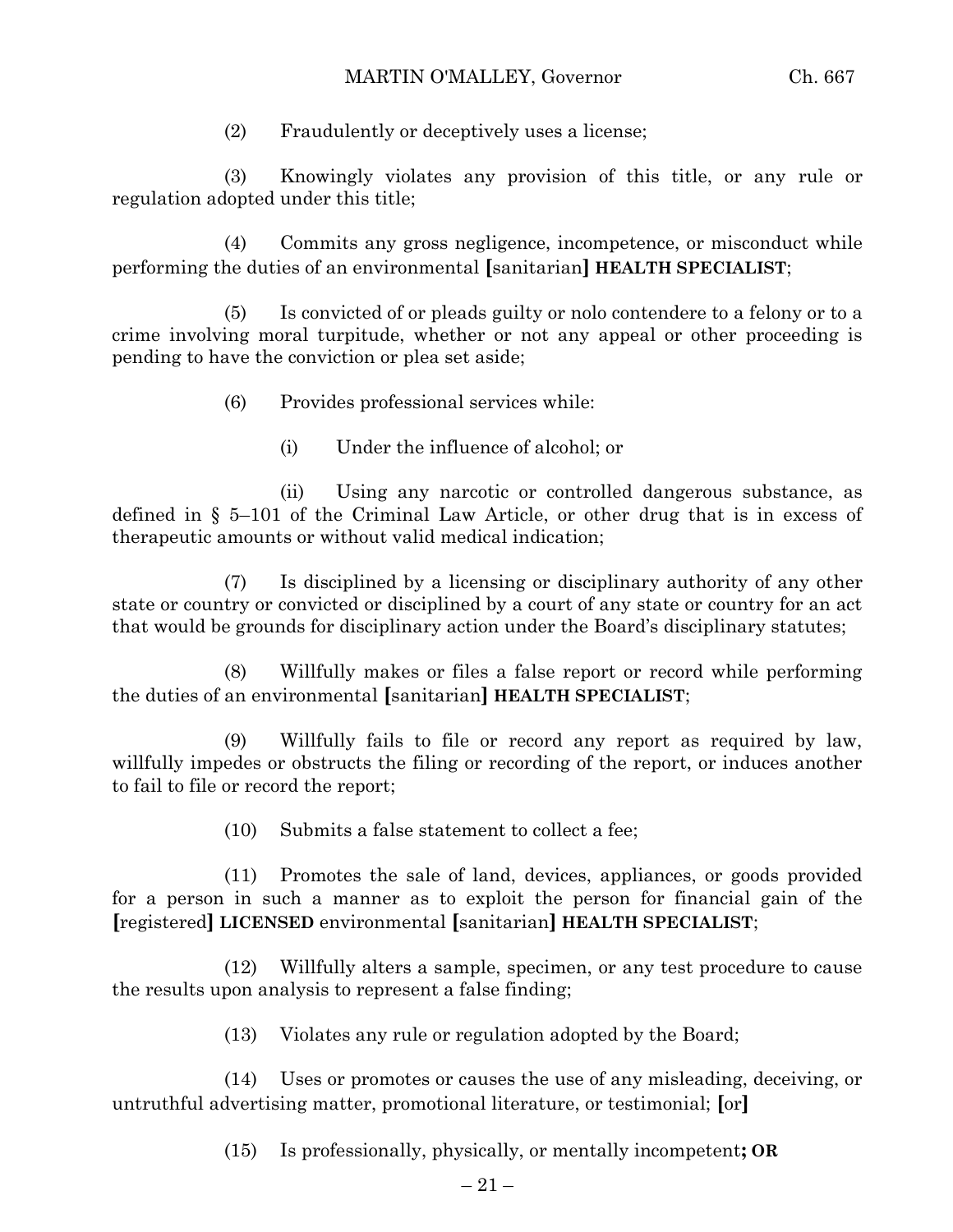# **(16) FAILS TO COOPERATE WITH A LAWFUL INVESTIGATION CONDUCTED BY THE BOARD**.

(c) Except as provided in subsection (d) of this section, any person, including a Board employee, may make a written, specific charge of a violation under this section, if the person:

- (1) Swears to the charge; and
- (2) Files the charge with the Board secretary.

(d) (1) If a **[**registered**] LICENSED** environmental **[**sanitarian**] HEALTH SPECIALIST** knows of an action or condition that might be grounds for action under subsection (b) of this section, the **[**registered**] LICENSED** environmental **[**sanitarian**] HEALTH SPECIALIST** shall report the action or condition to the Board; and

(2) An individual shall have the immunity from liability described under § 5–702 of the Courts and Judicial Proceedings Article for making a report as required by this subsection.

21–313.

(a) (1) Except as otherwise provided in the Administrative Procedure Act, before the Board takes any action under **[**§ 11–312**] § 21–312** of this subtitle, it shall give the individual against whom this action is contemplated an opportunity for a hearing before the Board.

(2) A hearing shall be held within a reasonable time not to exceed 6 months after charges have been brought.

(b) The Board shall give notice and hold the hearing in accordance with the Administrative Procedure Act.

(c) **[**At least 30 days before the hearing, the hearing notice to be given to the individual shall be served in accordance with  $\S$  1–204 of this article.

(d)**]** The individual may be represented at the hearing by counsel.

**[**(e)**](D)** Over the signature of an officer or the administrator of the Board, the Board may issue subpoenas and administer oaths in connection with any investigation under this title and any hearings or proceedings before it.

**[**(f)**](E)** If, without lawful excuse, a person disobeys a subpoena from the Board or an order by the Board to take an oath or to testify or answer a question, then,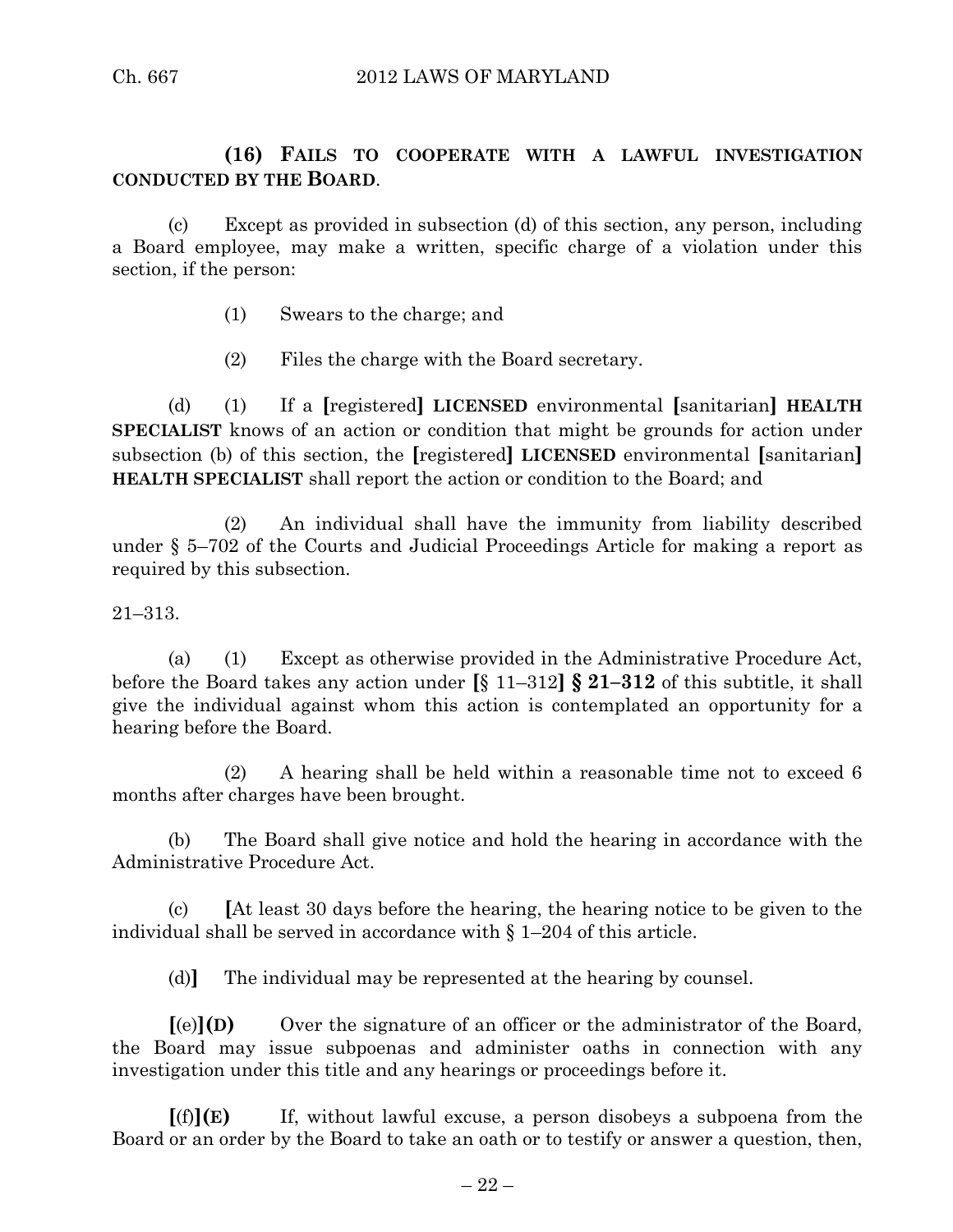on petition of the Board, a court of competent jurisdiction may punish the person as for contempt of court.

 $[(g)](F)$  If, after due notice, the individual against whom the action is contemplated fails or refuses to appear, the Board may hear and determine the matter.

**(G) (1) THE BOARD SHALL MAINTAIN A RECORD OF ALL DISCIPLINARY MATTERS THAT INCLUDES:**

**(I) THE DATE THE MATTER WAS REFERRED TO THE BOARD;**

**(II) A DETAILED DESCRIPTION OF THE SPECIFIC ALLEGATIONS;**

**(III) A COPY OF ANY WRITTEN EVIDENCE REVIEWED BY THE BOARD IN EVALUATING THE MATTER; AND**

**(IV) A WRITTEN SUMMARY OF THE FINAL ACTION OF THE BOARD INCLUDING THE DATE OF THE ACTION AND THE BASIS FOR THE ACTION.**

**(2) THE BOARD SHALL MAINTAIN AN ELECTRONIC DATABASE OF ALL DISCIPLINARY MATTERS CONSIDERED BY THE BOARD THAT IS SEARCHABLE, AT A MINIMUM, BY:**

**(I) THE DATE OF THE BOARD'S FINAL ACTION;**

**(II) THE NAME OF THE AFFECTED LICENSEE; AND**

**(III) THE TYPE OF FINAL ACTION TAKEN BY THE BOARD, INCLUDING NO ACTION.**

21–314.

Except as provided in this section for an action under **[**§ 11–312**] § 21–312** of this subtitle, any person aggrieved by a final decision of the Board in a contested case, as defined in § 10–202 of the State Government Article, may take an appeal as allowed in §§ 10–222 and 10–223 of the State Government Article.

21–315.

The Board, on the affirmative vote of a majority of its full **[**authorized**] APPOINTED** membership, may reinstate the license of an individual whose license has been revoked.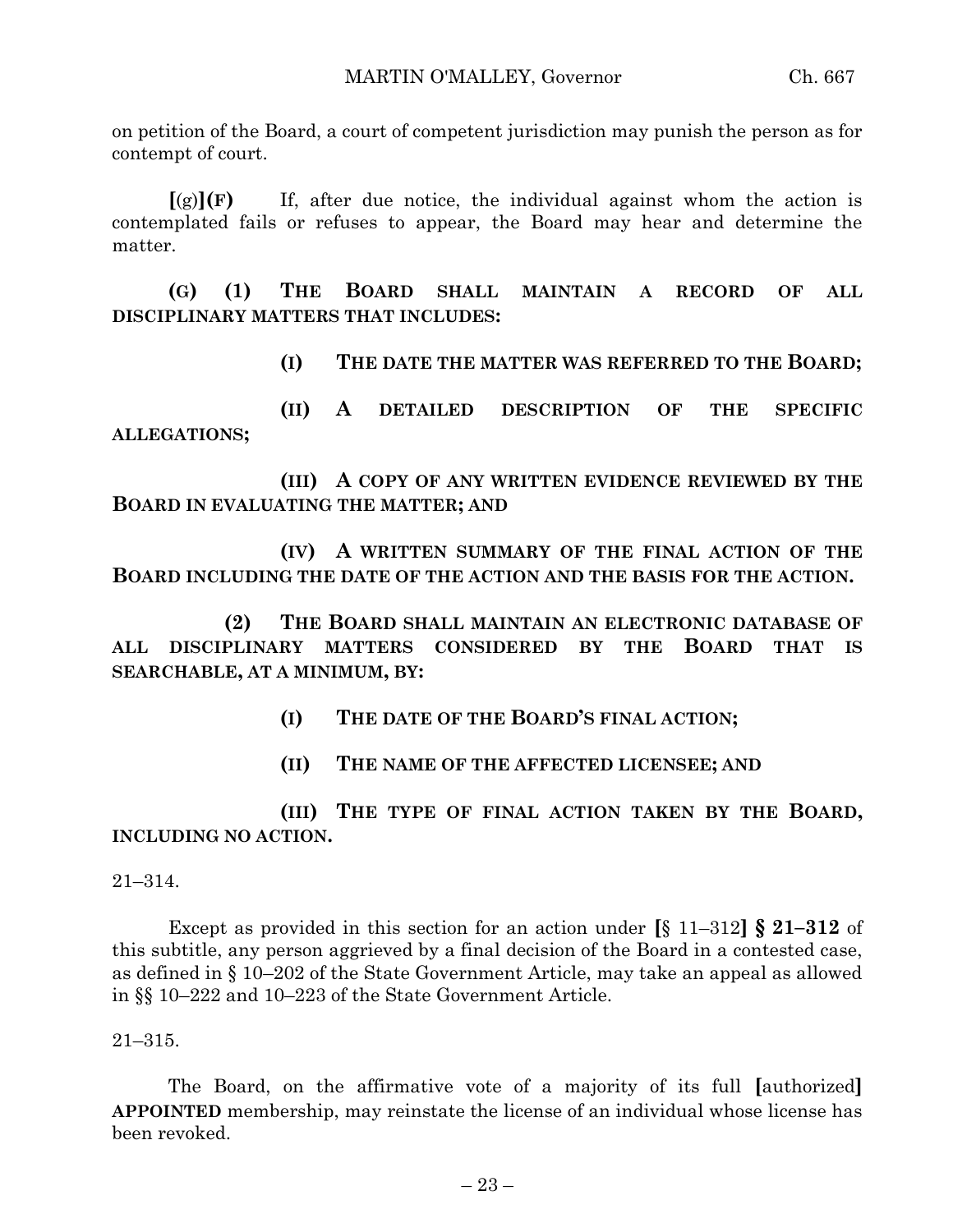# Subtitle 4. Prohibited Acts; Penalties.

### 21–401.

(a) Except as otherwise provided in this title, unless a person is licensed under this title, the person may not practice as an environmental **[**sanitarian**] HEALTH SPECIALIST**.

(b) Unless a person is licensed under this title, the person may not use the title **[**"registered environmental sanitarian"**] "ENVIRONMENTAL HEALTH SPECIALIST" OR "LICENSED ENVIRONMENTAL HEALTH SPECIALIST"** or the initials **[**"R.S."**] "E.H.S." OR "L.E.H.S."** after the name of the person or any other title with the intent to represent that the person is licensed to practice as an environmental **[**sanitarian**] HEALTH SPECIALIST**.

21–402.

A person who violates any provision of **[**§ 11–301**] § 21–301** of this title or **[**§ 11–401**] § 21–401** of this subtitle is guilty of a misdemeanor and on conviction is subject to a fine not exceeding **[**\$100**] \$5,000** or imprisonment not exceeding **[**60 days**] 2 YEARS** or both.

Subtitle 5. Short Title; Termination of Title.

### 21–501.

This title may be cited as the "Maryland Environmental **[**Sanitarian**] HEALTH SPECIALISTS** Act".

### 21–502.

Subject to the evaluation and reestablishment provisions of the Program Evaluation Act, the provisions of this title and of any rule or regulation adopted under this title shall terminate and be of no effect after **[**July 1, 2013**] JULY 1, 2017**.

### **Article – State Government**

8–403.

(b) Except as otherwise provided in subsection (a) of this section, on or before the evaluation date for the following governmental activities or units, an evaluation shall be made of the following governmental activities or units and the statutes and regulations that relate to the governmental activities or units: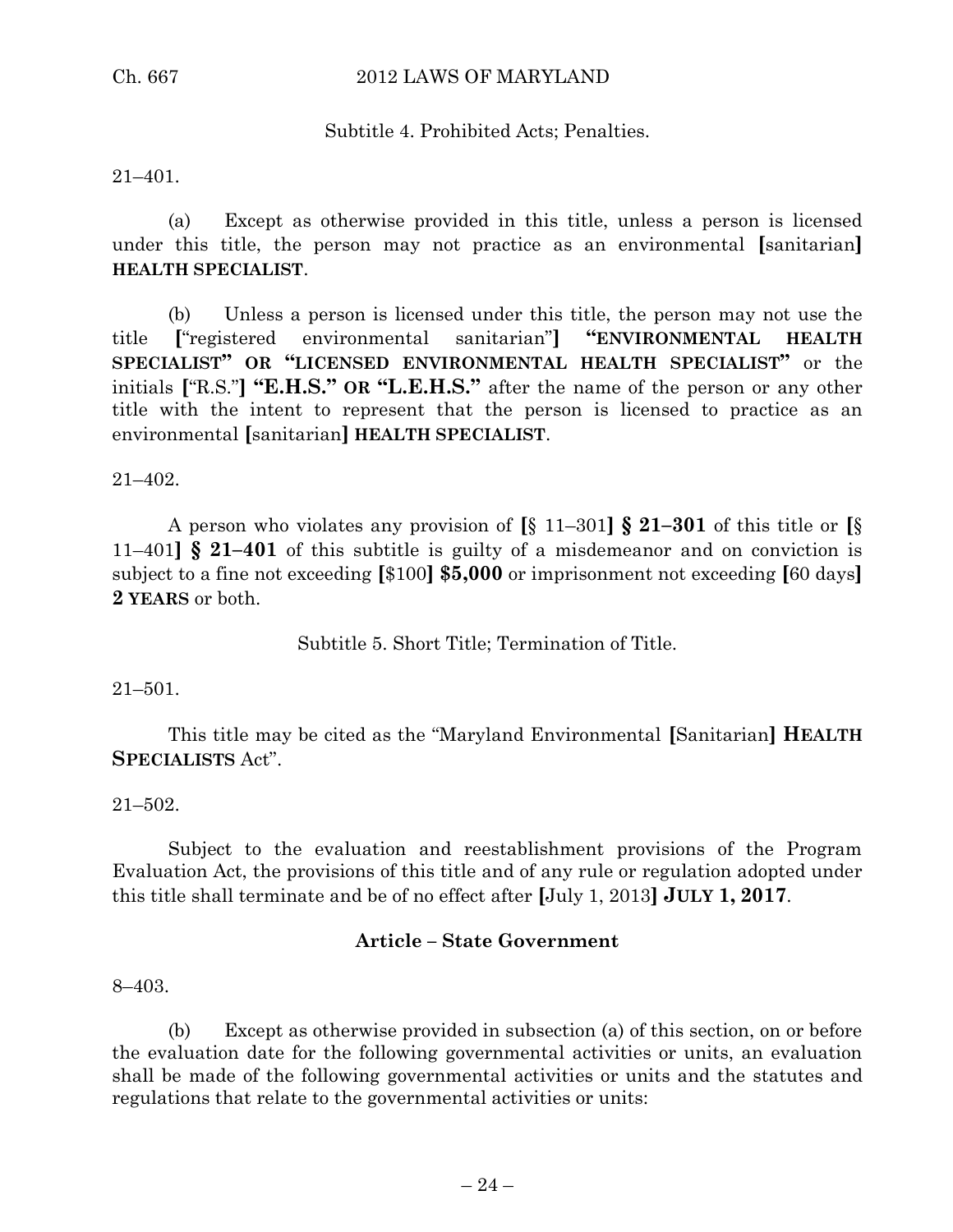(22) Environmental **[**Sanitarians**] HEALTH SPECIALISTS**, State Board of (**[**§ 11–201**] § 21–201** of the **[**Environment**] HEALTH OCCUPATIONS** Article: July 1, **[**2012**] 2016**);

SECTION 3. AND BE IT FURTHER ENACTED, That a member of the State Board of Environmental Sanitarians who is serving on the Board before July 1, 2012, shall continue to serve on the State Board of Environmental Health Specialists for the remainder of the member's term and that the provisions of § 21–202 of the Health Occupations Article, as enacted by Section 2 of this Act, shall apply to any vacancy on the Board on or after July 1, 2012.

SECTION 4. AND BE IT FURTHER ENACTED, That, on July 1, 2012, all the functions, powers, duties, assets, liabilities, and records of the State Board of Environmental Sanitarians shall be transferred to the State Board of Environmental Health Specialists.

SECTION 5. AND BE IT FURTHER ENACTED, That, on July 1, 2012, an individual who holds a license to practice as an environmental sanitarian issued by the State Board of Environmental Sanitarians in all respects shall be considered licensed by the State Board of Environmental Health Specialists and, subject to the provisions of this Act, for the remainder of the term of the individual's license. On expiration of the individual's license, the individual may qualify for renewal of a license under § 21–309 of the Health Occupations Article, as enacted by Section 2 of this Act.

SECTION 6. AND BE IT FURTHER ENACTED, That, if on or after July 1, 2012, an individual holds a license issued by the State Board of Environmental Sanitarians and the individual fails to timely renew the license, the individual may qualify for reinstatement of the license under § 21–310 of the Health Occupations Article, as enacted by Section 2 of this Act.

SECTION 7. AND BE IT FURTHER ENACTED, That each certificate of eligibility and sanitarian–in–training certificate issued by the State Board of Environmental Sanitarians prior to July 1, 2012, in all respects, shall be considered issued by the State Board of Environmental Health Specialists and, subject to the provisions of this Act, remain valid for the remainder of the term of the certificate. On expiration of the certificate, the certificate holder may qualify for renewal of the certificate as provided in regulations adopted by the State Board of Environmental Health Specialists, as enacted by this Act.

SECTION 8. AND BE IT FURTHER ENACTED, That  $\ddot{\textbf{i}}$  is the intent of the General Assembly that the Department of the Environment and the Department of Health and Mental Hygiene cooperate to ensure adequate funding for the State Board of Environmental Health Specialists during fiscal 2013, including a supplemental budget request if necessary, notwithstanding the provisions of  $\S$  21–206(d)(4) of the Health Occupations Article, as enacted by Section 2 of this Act, the Department of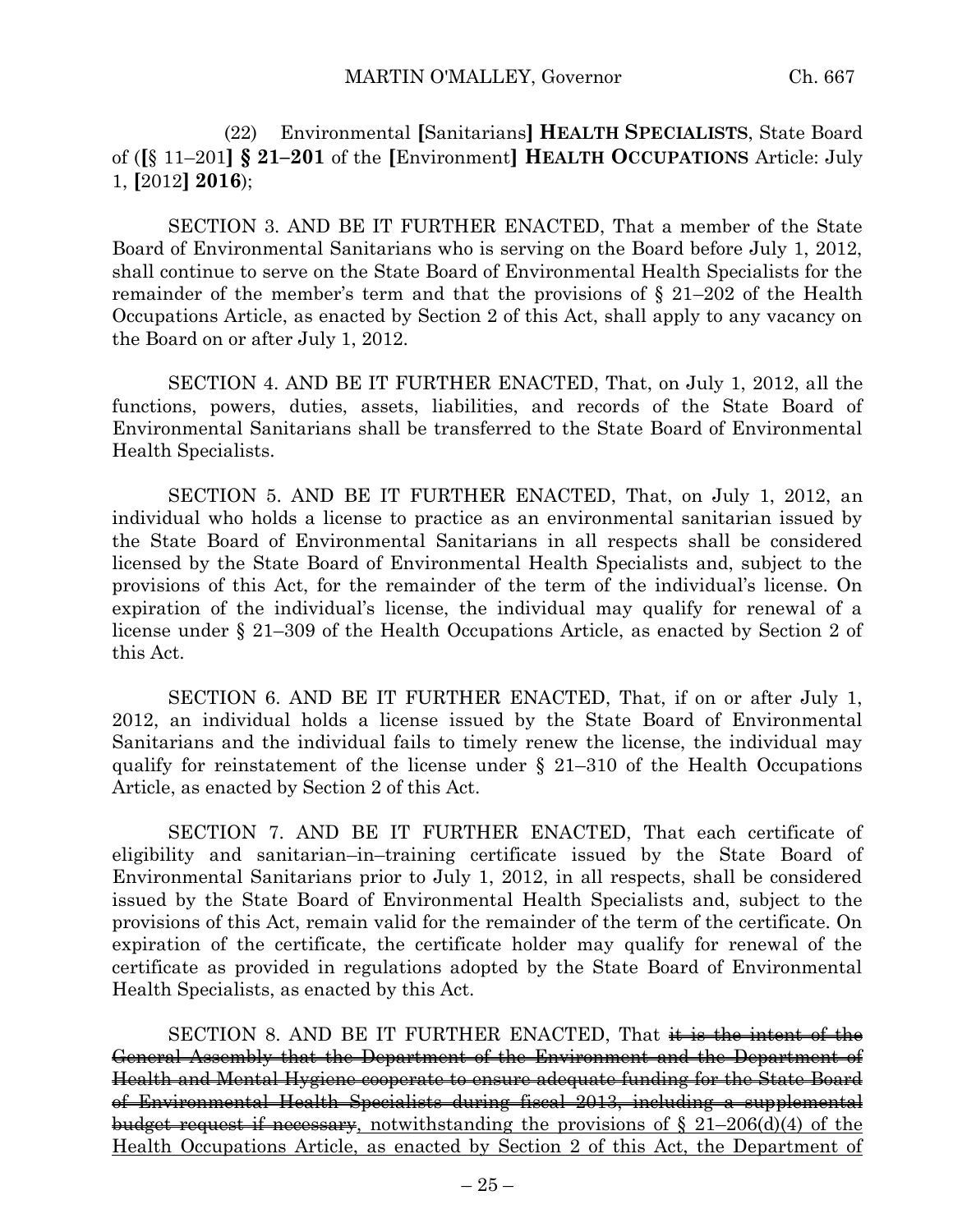Health and Mental Hygiene shall ensure adequate funding for the State Board of Environmental Health Specialists during fiscal year 2013, and may transfer funds to the Board from another board with adequate reserve funds as determined by and at the discretion of the Secretary of Health and Mental Hygiene, to be repaid in full during fiscal year 2014.

## SECTION 9. AND BE IT FURTHER ENACTED, That:

(a) To ensure that individuals performing similar duties related to protecting public health are regulated uniformly, the State Board of Environmental Health Specialists, in consultation with the Maryland Association of County Health Officers and the Maryland Conference of Local Environmental Health Directors, shall develop recommendations about revising existing statutory exemptions from the requirement to be licensed to practice as an environmental sanitarian based on job duties.

(b) On or before October 1, 2013, the State Board of Environmental Health Specialists shall report its recommendations under subsection (a) of this section to the General Assembly.

SECTION 10. AND BE IT FURTHER ENACTED, That it is the intent of the General Assembly that the State Board of Environmental Health Specialists implement the measures outlined by the Department of Legislative Services in Chapter 5 of the November 2011 publication "Sunset Review: Evaluation of the State Board of Environmental Sanitarians" relating to the transfer of the Board of Environmental Sanitarians to the Department of Health and Mental Hygiene.

SECTION 11. AND BE IT FURTHER ENACTED, That the State Board of Environmental Health Specialists shall adopt regulations to:

(a) Align the minimum score required to pass the qualifying examination offered by the National Environmental Health Association with the passing score that is set by the National Environmental Health Association;

(b) Repeal the requirement for applicants for licensure to submit a study plan after three attempts to pass the qualifying examination; and

(c) Set forth the Board's requirements related to continuing education.

SECTION 12. AND BE IT FURTHER ENACTED, That:

(a) The provisions of  $\S$  8–404 of the State Government Article requiring a preliminary evaluation do not apply to the State Board of Environmental Health Specialists before the evaluation required on or before July 1, 2016.

(b) As part of the evaluation of the Board to be conducted on or before July 1, 2016, the Department of Legislative Services shall examine the potential to institute a